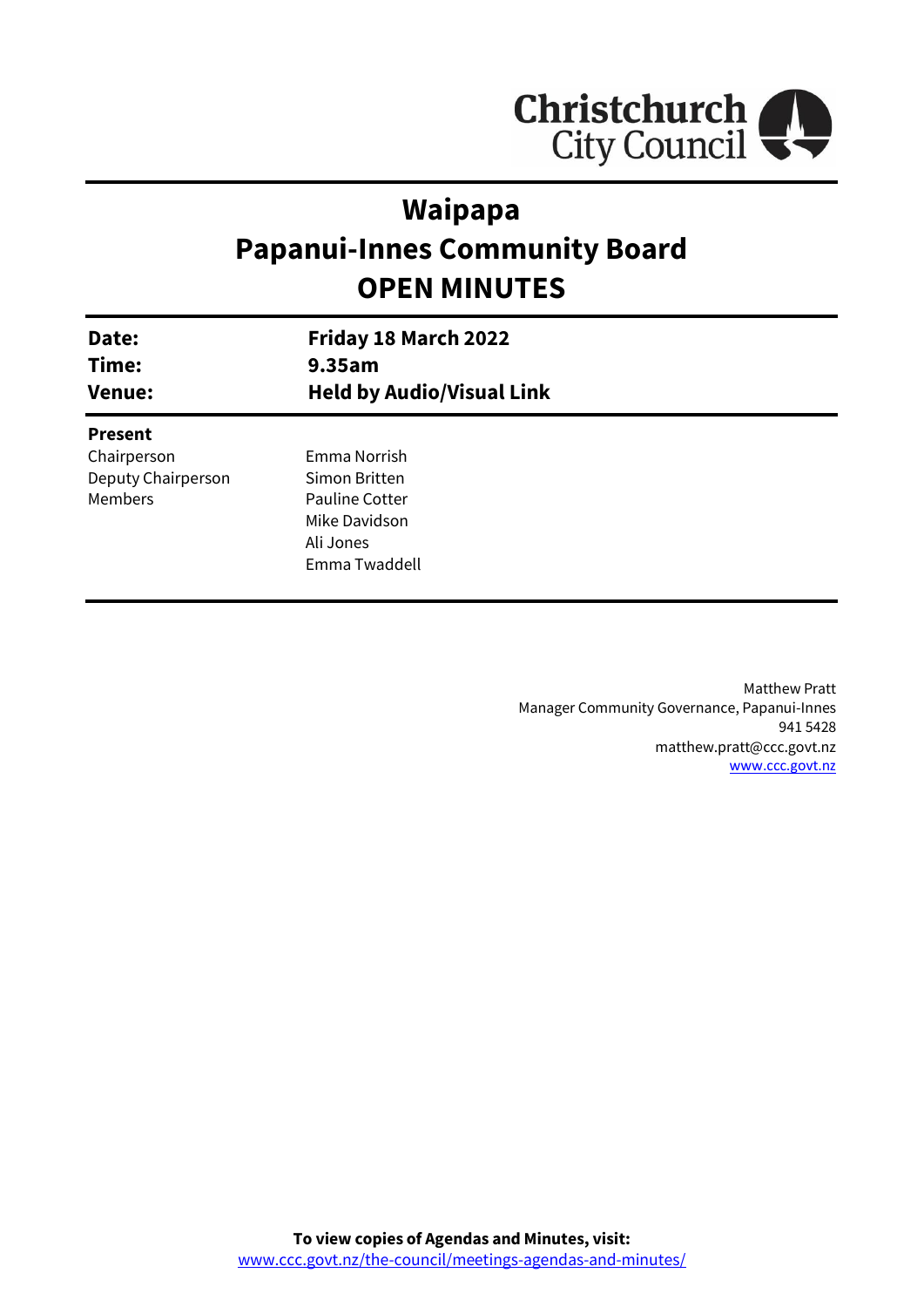

#### **Part A Matters Requiring a Council Decision**

#### **Part B Reports for Information**

### **Part C Decisions Under Delegation**

**Secretarial Note:** This meeting was held via audio/visual link on the Zoom platform due to New Zealand being at the red setting of the Covid-19 Protection Framework (the Traffic Alert system) on the date the meeting was scheduled. These minutes provide a written summary of the meeting proceedings.

The Chairperson opened the meeting and advised that the meeting was being publicly livestreamed.

### **Karakia Tīmatanga**: Emma Norrish

The agenda was dealt with in the following order.

# **1. Apologies Ngā Whakapāha**

#### **Part C**

Pauline Cotter moved that an apology for lateness received from Simon Britten be accepted. The motion was seconded by Mike Davidson and when put to the meeting was carried unanimously.

#### **Community Board Resolved PICB/2022/00012**

That the apology for lateness received from Simon Britten be accepted.

Pauline Cotter/Mike Davidson **Carried**

# **2. Declarations of Interest Ngā Whakapuaki Aronga**

#### **Part B**

There were no declarations of interest recorded.

# **3. Confirmation of Previous Minutes Te Whakaāe o te hui o mua**

#### **Part C**

The Chairperson asked members to confirm that the minutes of the previous Board meeting held on 18 February 2022 were a true and accurate record of the meeting with amendment only to the first paragraph of the summary under Item 13.1, Elected Members' Information Exchange – Dudley Creek Plantings Maintenance Schedule, to clarify that it was not meant that the onus is on residents to do the weeding, but rather that the reality is that residents are contributing and sought direct liaison with the Council to have the weeds removed when they do contribute.

Mike Davidson moved that the minutes be confirmed. The motion was seconded by Pauline Cotter and when put to the vote was carried unanimously.

#### **Community Board Resolved PICB/2022/00013**

That the minutes of the Waipapa Papanui-Innes Community Board meeting held on Friday, 18 February 2022 be confirmed subject to the following amendment to Item 13.1, Elected Members' Information Exchange – Dudley Creek Plantings Maintenance Schedule: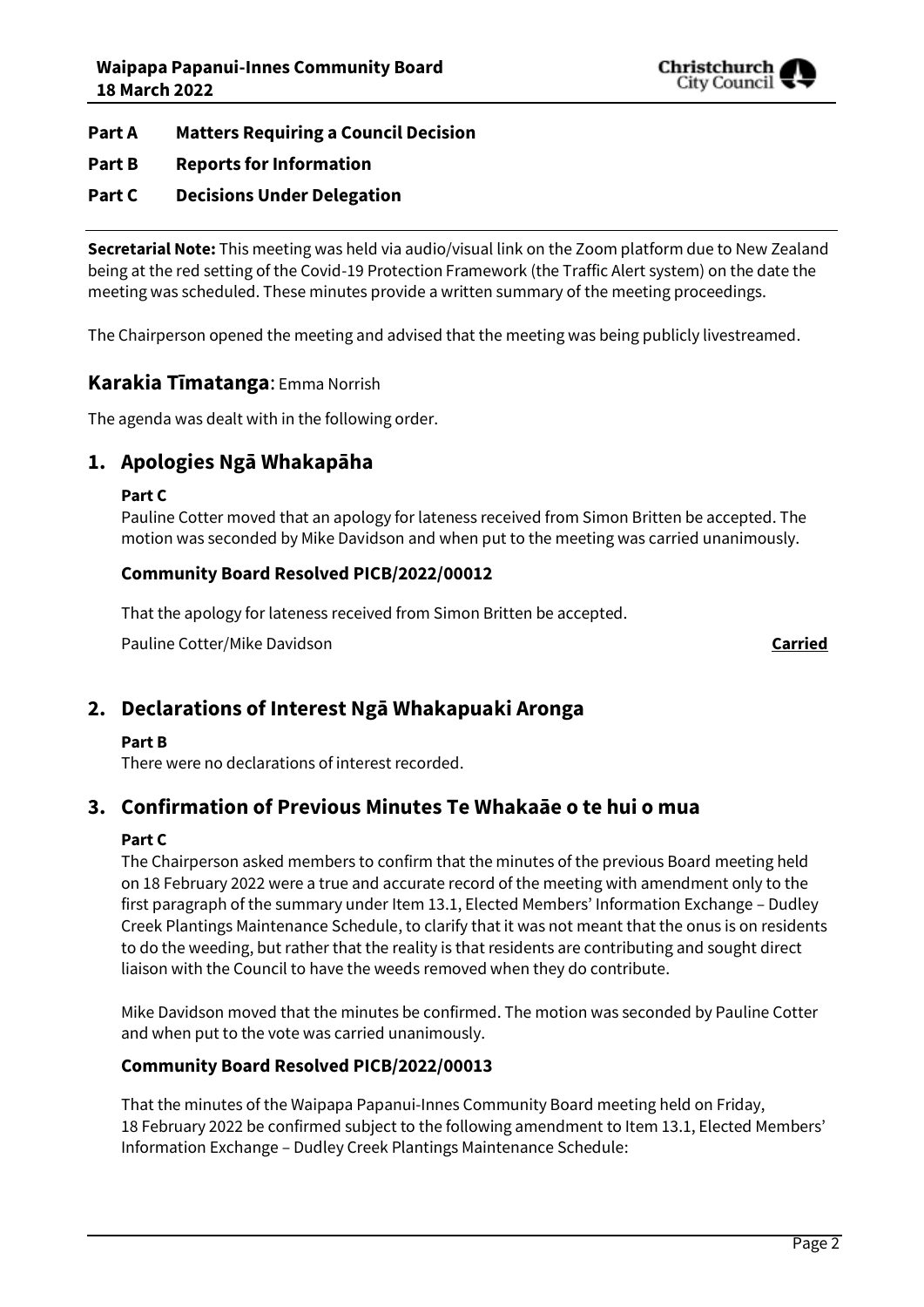*The Chairperson requested information on the maintenance schedule for the plantings along Dudley Creek on Stapletons Road, indicating issues with it not being maintained, and the residents needing to contribute to the maintenance. The residents are willing to contribute to the maintenance and want a direct liaison with the Council to have the weeds taken away.*

Mike Davidson/Pauline Cotter **Carried**

Emma Twaddell and Simon Britten joined the meeting at 9.38am. Ali Jones joined the meeting at 9.42am.

# **4. Public Forum Te Huinga Whānui**

#### **Part B**

#### **4.1 Jennifer Dalziel – Dudley Creek Plant Maintenance and other matters**

Ms Dalziel spoke regarding:

- Ongoing issue with need for weeding of the roadside plantings on Julius Terrace and Stapletons Road in Richmond – indicated that the weeds are now as tall as a person and seeding, and required attention now.
- Suggestion of using discretionary fund to pay a local gardener to address the weeds.
- Speed restrictions in North Richmond and Shirley (referencing page 72 of the agenda relating to Item 10, Confirmation of Richmond CRAF Programme) – Ms Dalziel suggesting Shirley Road should not be left out, and between Petrie Street and Woodville Street needs speed restrictions/traffic calming.
- Concern that residents were not consulted on various aspects relating to Item 10, Richmond CRAF Programme, and that a previous petition on related matters has not been considered – Ms Dalziel suggested a speed hump on Julius Terrace is unnecessary, but is needed for Chancellor Street.

The Chairperson thanked Ms Dalziel for her presentation, noting the weeding is being addressed.

#### **4.2 Shirley Road Central – 10 Shirley Road and other matters**

Joanne Byrne spoke on behalf of Shirley Road Central regarding:

- A successful car boot sale the community group for 10 Shirley Road has held on the site – noting the community enjoyed the event and would be keen for it to be a regular event.
- Desire to have a sign put up for 10 Shirley Road to show the history of the site, and to contribute to the community having some input on the future of the site – Ms Byrne wanted to know if there would be any consenting requirements for signage. In response to a member's question, Ms Bryne also indicated any artistic assistance with the sign would be welcome.
- Following up about the feasibility study for combined community centre and library on the site – Ms Byrne sought some follow up on this as it has been lacking to date.
- Seeking public facilities for the site, as there are no public toilets there temporary facilities would be appropriate until community centre is provided.

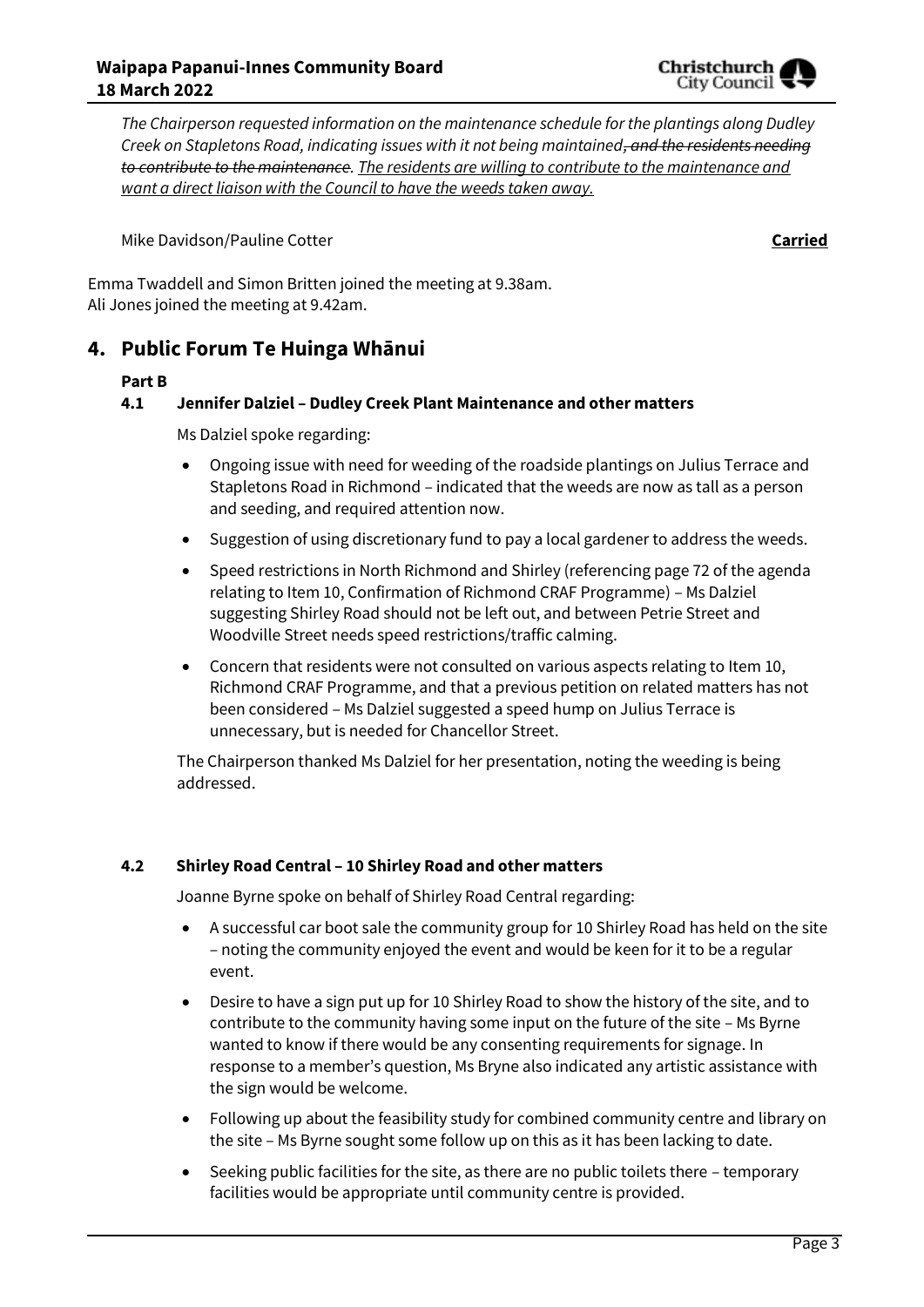

- Traffic calming on Shirley Road need to ensure the road is community friendly and not car-centric.
- Seeking a site visit to 10 Shirley Road with the Board, to talk about how to maximise use of the site with a community centre and library and other ideas for the site, such as an accessible playground, and bathroom facilities for adults with disabilities.

The Chairperson thanked Ms Byrne for her presentation and indicated the Board would be in touch with her about the issues raised.

# **5. Deputations by Appointment Ngā Huinga Whakaritenga**

#### **Part B**

#### **5.1 Dave Gardner – Correspondence regarding Cranford Street and Northern Corridor Speed**

Dave Gardner spoke to his correspondence regarding Cranford Street and Northern Corridor Speed presented in Item 7, Correspondence Report.

Mr Gardner ran through the points raised in his correspondence as a cyclist and motorist on Cranford Street and the CNC extension cycleway/shared pathway, highlighting:

- Merging on the Cranford Street roundabout is difficult with the speed of the cars coming off the CNC.
- Believes electronic speed sign is in the wrong place suggesting it should be before the 50km/h zone.
- Lack of design to slow people down naturally.
- A lot of cars are going 100km/h in the 80km/h section causing problems in Cranford Street.
- Difficult for cars to turn out of businesses in Cranford Street.
- Believes Rutland Street should be a 40 kilometre per hour zone.
- Does not get a feeling of safety using various sections to enter CNC.
- CNC has an issue with the T2, having a speed limit of 100km/h where towing vehicles have a 90km/h limit, causing driver frustration.
- Three crashes on the CNC in just over a year with one person dying.

A Board member queried whether lack of enforcement was an issue, which Mr Gardner agreed with, but reiterated his belief the issue is actually poor design. The Board member then asked Mr Gardner whether the electronic speed sign should be further into the 50km/h zone. Mr Gardner again suggested the poor design is causing the speed issue.

Mike Davidson at this point noted the **attached** staff response he had now received regarding Mr Gardner's concerns, which he had shared with Mr Gardner and the Board during the meeting.

The Chairperson thanked Mr Gardner for his deputation.

#### **Attachments**

A Staff Information provided to Mike Davidson regarding concerns raised with him by Dave Gardner related to the Northern Corridor extension [⇨](../../../RedirectToInvalidFileName.aspx?FileName=PICB_20220318_MAT_7645.PDF#PAGE=1)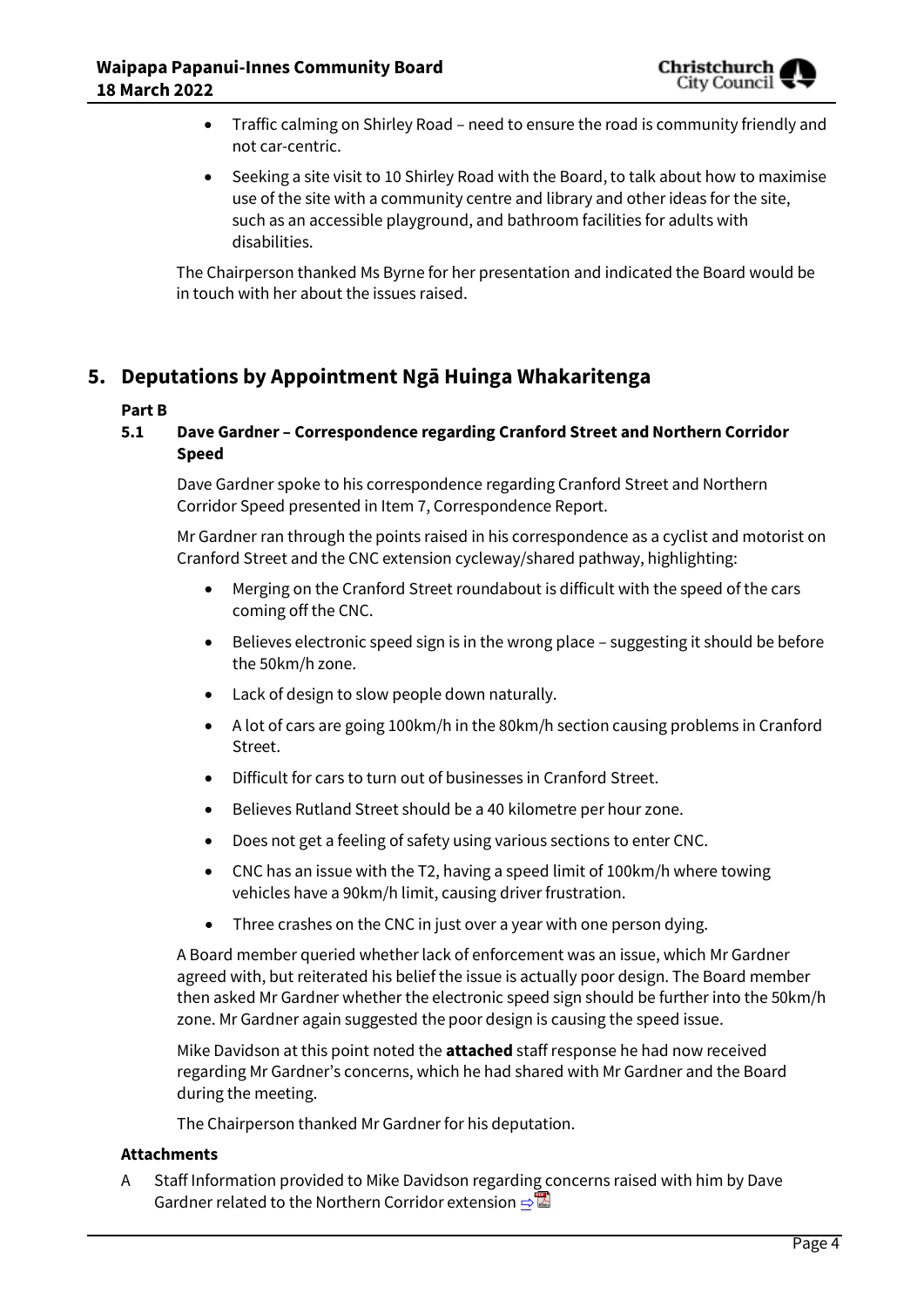

# **6. Presentation of Petitions Ngā Pākikitanga**

#### **Part B**

There was no presentation of petitions.

### **7. Correspondence**

#### **Board Consideration**

The Chairperson noted the correspondence from Dave Gardner in relation to Cranford Street and Northern Corridor Speed to be received through this report, having heard Mr Gardner's deputation on it.

The Board considered its ongoing concerns relating to the Christchurch Northern Corridor (CNC) and Cranford Street, discussing concern to address issues ahead of handover of sections of the CNC to the Council with transport staff, and considered that it would:

- Undertake to urgently address safety issues repeatedly raised by residents and observed by members in regard to speed, driver behaviour, design, lack of enforcement and speed limits along the CNC particularly the merging points on the Northern Arterial Extension – the Board noted is extremely concerned about these safety issues, and urgently addressing these issues may include, but is not limited to, meeting with staff, and requesting additional information (related to the response from staff given to Councillor Davidson).
- Request this to progress within the next week.
- Request information on contractual arrangements still to be finalised before handover of the sections of the CNC to the Council, including timelines related to that handover.

The Board discussed need for the Council to consider which issues are best addressed before or after handover with Waka Kotahi, and need to understand which contractual arrangement have not been met yet. The Board acknowledged that matters might need to go to the Council's Urban Development and Transport Committee of the Whole, but suggested this highlighted need for urgent conversation with staff.

Ali Jones moved that the correspondence be received, to urgently address issues as described above, and to request information as described above. The motion was seconded by Emma Norrish and when put to the meeting was carried unanimously.

#### **Officer Recommendations Ngā Tūtohu**

That the Papanui-Innes Community Board:

 $1.$ Receive the correspondence from Dave Gardner in relation to Cranford Street and Northern Corridor Speed.

#### **Community Board Resolved PICB/2022/00014**

#### **Part B**

That the Papanui-Innes Community Board:

- 1. Receives the correspondence from Dave Gardner in relation to Cranford Street and Northern Corridor Speed.
- 2. Undertakes to urgently address safety issues repeatedly raised by residents and observed by members in regard to speed, driver behaviour, design, lack of enforcement and speed limits along the CNC and in particular the merging points on the Northern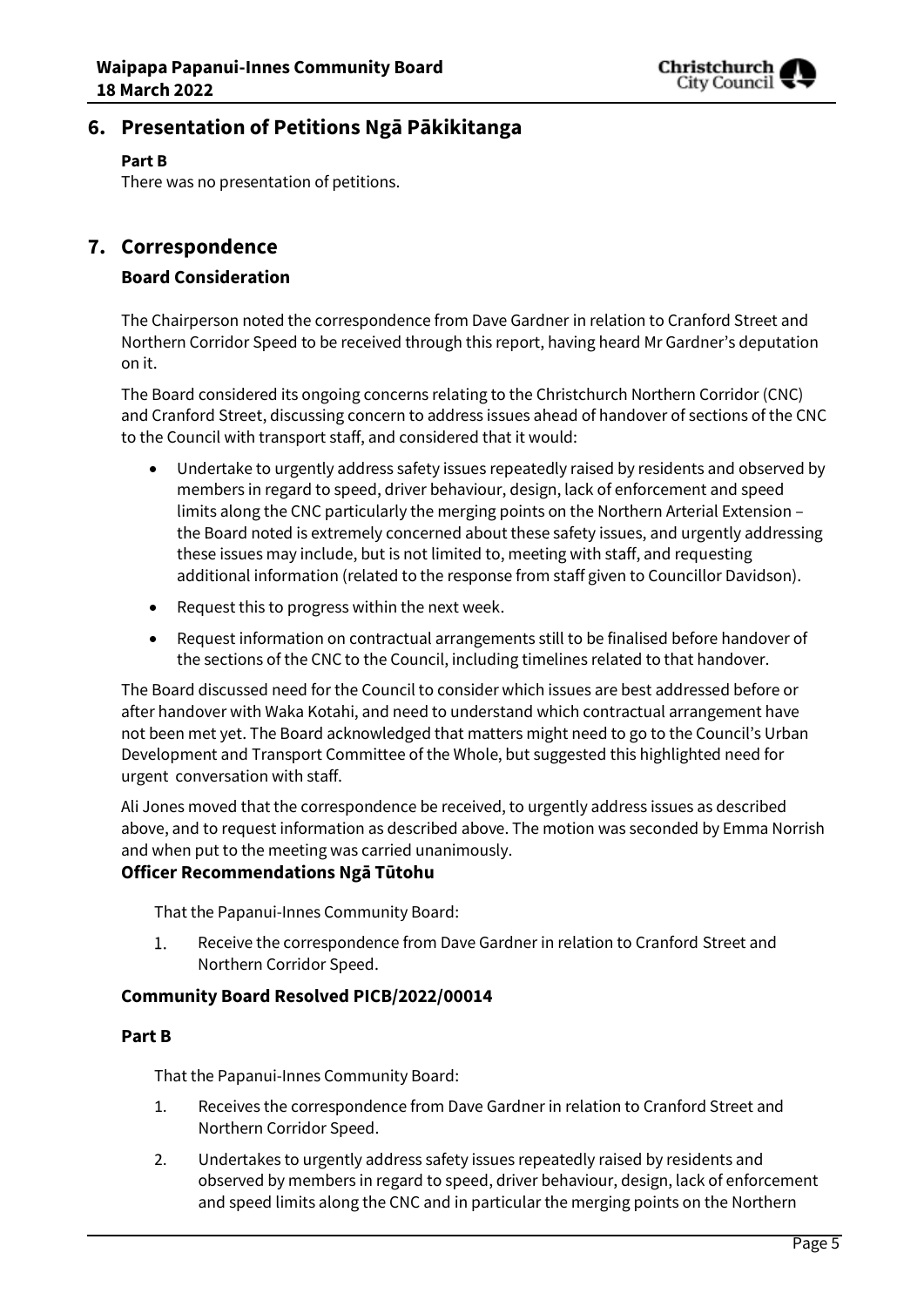

Arterial Extension. The Board is extremely concerned about these safety issues. Urgently addressing these issues may include, but is not limited to, meeting with staff, and requesting additional information – related to the response from staff given to Councillor Davidson. The Board requests this to progress within the next week.

3. Requests information on contractual arrangements still to be finalised before handover of the sections of the CNC to the Council, including timelines related to that handover.

Ali Jones/Emma Norrish **Carried**

# **8. Change of classification of reserve and grant of easements 10R Blakes Road, Spring Grove, Belfast**

#### **Board Consideration**

The Board took the report as read. The Staff Property Consultant was present to receive questions, though these were confined to querying the usefulness of the delegation to the Board in these matters, and whether a change of delegation to staff should be investigated, which was considered appropriate and helpful for broader matters.

Ali Jones moved that the officer recommendations be adopted with an additional resolution to request that staff investigate a change in delegation from the Board to staff (with reference to section 5.10 of the report) to address the efficiency of similar processes. The motion was seconded by Mike Davidson and when put to the meeting was carried unanimously.

#### **Officer Recommendations Ngā Tūtohu**

That the Waipapa Papanui-Innes Community Board:

- 1. Notes all public notification requirements have been met under Section 24A(1) of the Reserves Act 1977 and that no objections have been received.
- 2. Approve the change of classification of 'local purpose (esplanade) reserve' to local purpose (utility) reserve for that part of the reserve shown as Sec 1 RPS4262 (subject to survey).
- 3. Approve all easements over reserves that are required as part of the staged Spring Grove residential subdivision providing that the granting of easements are:
	- a. In accordance with Section 48(3)(a) of the Reserves Act 1977 do not materially alter or damage the reserve; and
	- b. In accordance with Section 48 (3) (b) of the Reserves Act 1977 the rights of the public in respect of the reserves are not permanently affected by the establishment and lawful exercise of the easement.
- Recommend that the Chief Executive, using the Council's delegated authority from the 4. Minister of Conservation, consent to the granting easement that are required as part of the subdivision consents for the Spring Grove staged subdivision.
- 5. Authorises the Manager Property Consultancy to manage and conclude all matters pertaining to the granting of easements over reserves that are required as part of a subdivision consent for the Spring Grove staged development.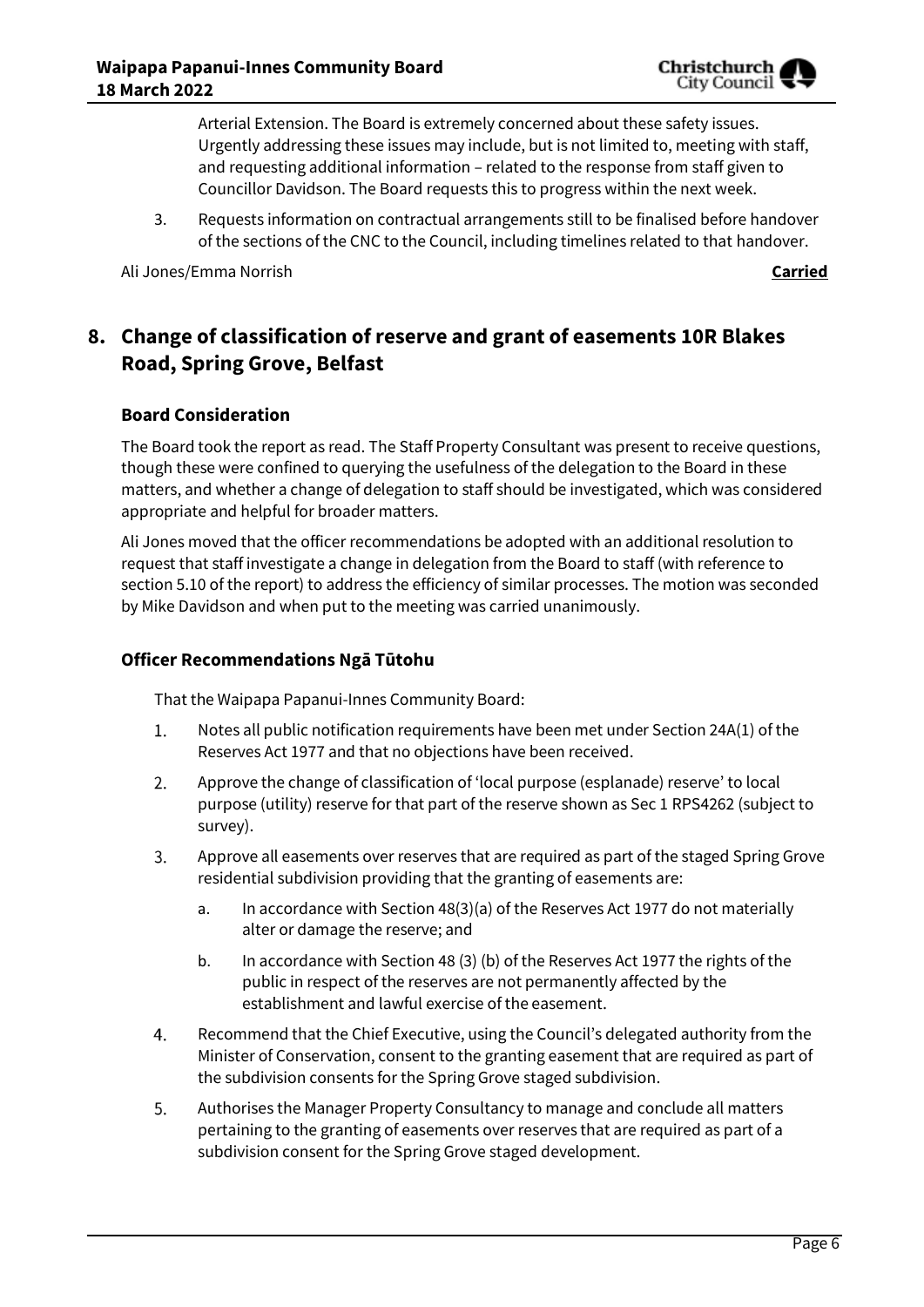

#### **Community Board Resolved PICB/2022/00015**

#### **Part C**

That the Waipapa Papanui-Innes Community Board:

- Notes all public notification requirements have been met under Section 24A(1) of the 1. Reserves Act 1977 and that no objections have been received.
- $2.$ Approve the change of classification of 'local purpose (esplanade) reserve' to local purpose (utility) reserve for that part of the reserve shown as Sec 1 RPS4262 (subject to survey).
- 3. Approve all easements over reserves that are required as part of the staged Spring Grove residential subdivision providing that the granting of easements are:
	- a. In accordance with Section 48(3)(a) of the Reserves Act 1977 do not materially alter or damage the reserve; and
	- b. In accordance with Section 48 (3) (b) of the Reserves Act 1977 the rights of the public in respect of the reserves are not permanently affected by the establishment and lawful exercise of the easement.
- $\overline{4}$ . Recommend that the Chief Executive, using the Council's delegated authority from the Minister of Conservation, consent to the granting easement that are required as part of the subdivision consents for the Spring Grove staged subdivision.
- 5. Authorises the Manager Property Consultancy to manage and conclude all matters pertaining to the granting of easements over reserves that are required as part of a subdivision consent for the Spring Grove staged development.
- 6. Requests that staff investigate a change in delegation from the Board to staff (with reference to section 5.10 of the report) to address the efficiency of similar processes.

Ali Jones/Mike Davidson **Carried**

# **9. Slow Speed Neighbourhoods Shirley**

### **Board Consideration**

Charlotte French of GHD lead the presentation of the report to the Board, with the support of the Engagement Advisor speaking to the consultation undertaken. The summary of submissions at **Attachment A** was circulated to the Board prior to the meeting, and the slides in **Attachment B** were presented to the Board at the meeting.

The Board's discussion considered advice from staff that:

- Shirley Road was not included in the slow speed neighbourhood zone as it was not in scope for funding, but if funded it is not excluded from future consideration.
- Using CRAF funding was investigated by staff but did not align appropriately in timeframes.
- There are presently legislative limitations to further reducing speed limits from the standard 40 km/h outside schools.
- In light of the wider streets in the area, speeds will be monitored to enable further traffic calming measures to be considered if necessary to reduce speeds to the new limits.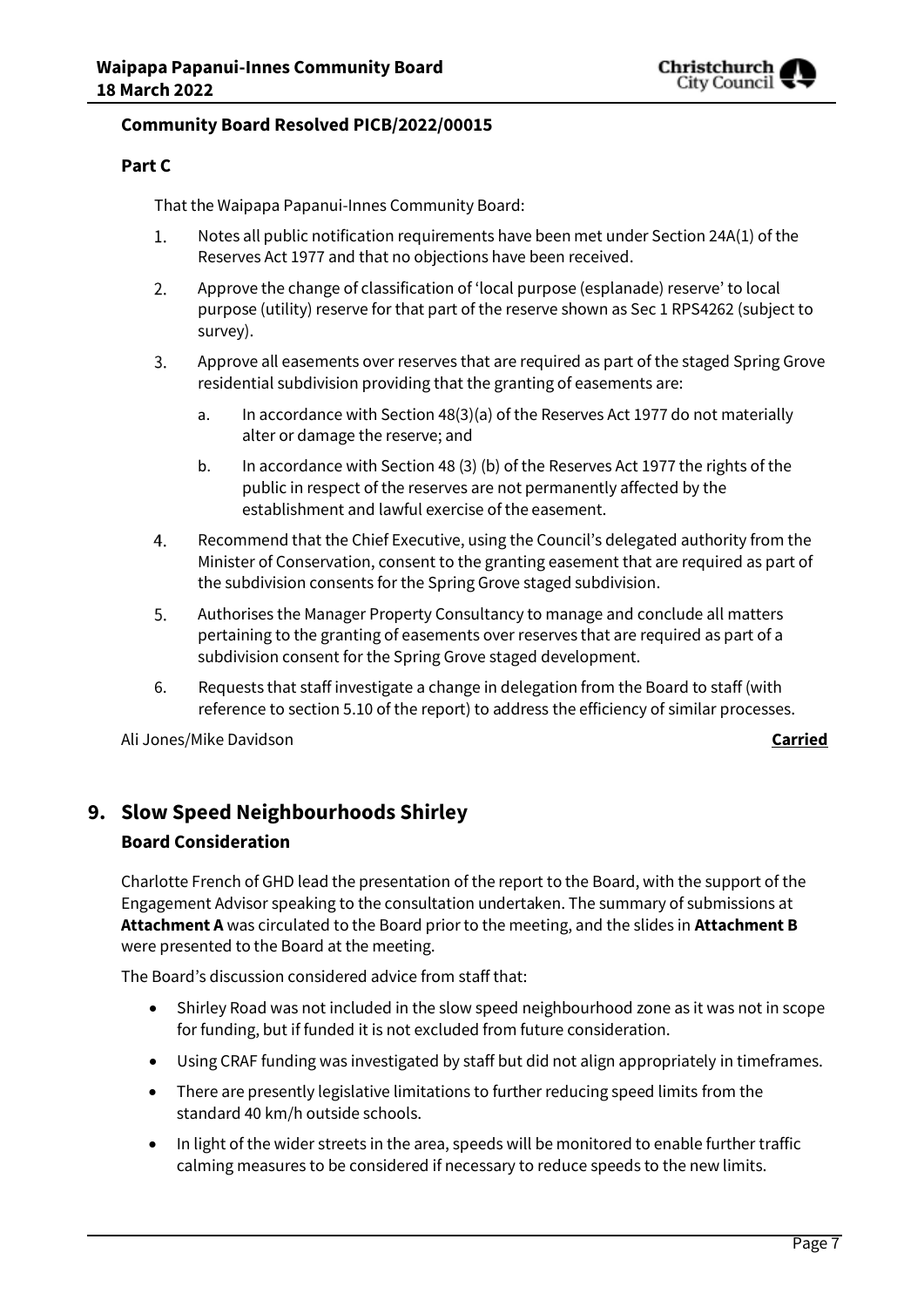Request in the consultation feedback for traffic lights at Emmett Street, Akaroa Street and Briggs Road was out of scope, but such feedback is passed on to transport staff, and will be responded to.

Emma Norrish moved that the officer recommendations be adopted with an additional resolution to notes that speeds will be monitored and that traffic calming will be considered if required. The motion was seconded by Pauline Cotter and when put to the meeting was carried unanimously.

#### **Officer Recommendations Ngā Tūtohu**

That the Waipapa Papanui-Innes Community Board recommends that the Council:

- 1. Approve, pursuant to Part 4 Clause 27 of the Christchurch City Council Traffic and Parking Bylaw 2017 and Land Transport Rule: Setting of Speed Limits 2017, that the speed limits on the following roads be revoked and set generally as identified in Attachment A to the staff report and listed below in clauses 1a-1ddd (including resultant changes made to the Christchurch City Council Register of Speed Limits and associated Speed Limit Maps):
	- a. Revoke the existing permanent speed limit of 50 kilometres per hour on Acheson Avenue (entire length).
	- b. Approve that the permanent speed limit on Acheson Avenue (entire length) be set at 40 kilometres per hour.
	- c. Revoke the existing permanent speed limit of 50 kilometres per hour on Ailsa Street (entire length).
	- d. Approve that the permanent speed limit on Ailsa Street (entire length) be set at 40 kilometres per hour.
	- e. Revoke the existing permanent speed limit of 50 kilometres per hour on Allison Place (entire length).
	- f. Approve that the permanent speed limit on Allison Place (entire length) be set at 40 kilometres per hour.
	- g. Revoke the existing permanent speed limit of 50 kilometres per hour on Amos Place (entire length).
	- h. Approve that the permanent speed limit on Amos Place (entire length) be set at 40 kilometres per hour.
	- i. Revoke the existing permanent speed limit of 50 kilometres per hour on Arawa Street (entire length).
	- j. Approve that the permanent speed limit on Arawa Street (entire length) be set at 40 kilometres per hour.
	- k. Revoke the existing permanent speed limit of 50 kilometres per hour on Bellbrook Crescent (entire length).
	- l. Approve that the permanent speed limit on Bellbrook Crescent (entire length) be set at 40 kilometres per hour.
	- m. Revoke the existing permanent speed limit of 50 kilometres per hour on Boys Place (entire length).
	- n. Approve that the permanent speed limit on Boys Place (entire length) be set at 40 kilometres per hour.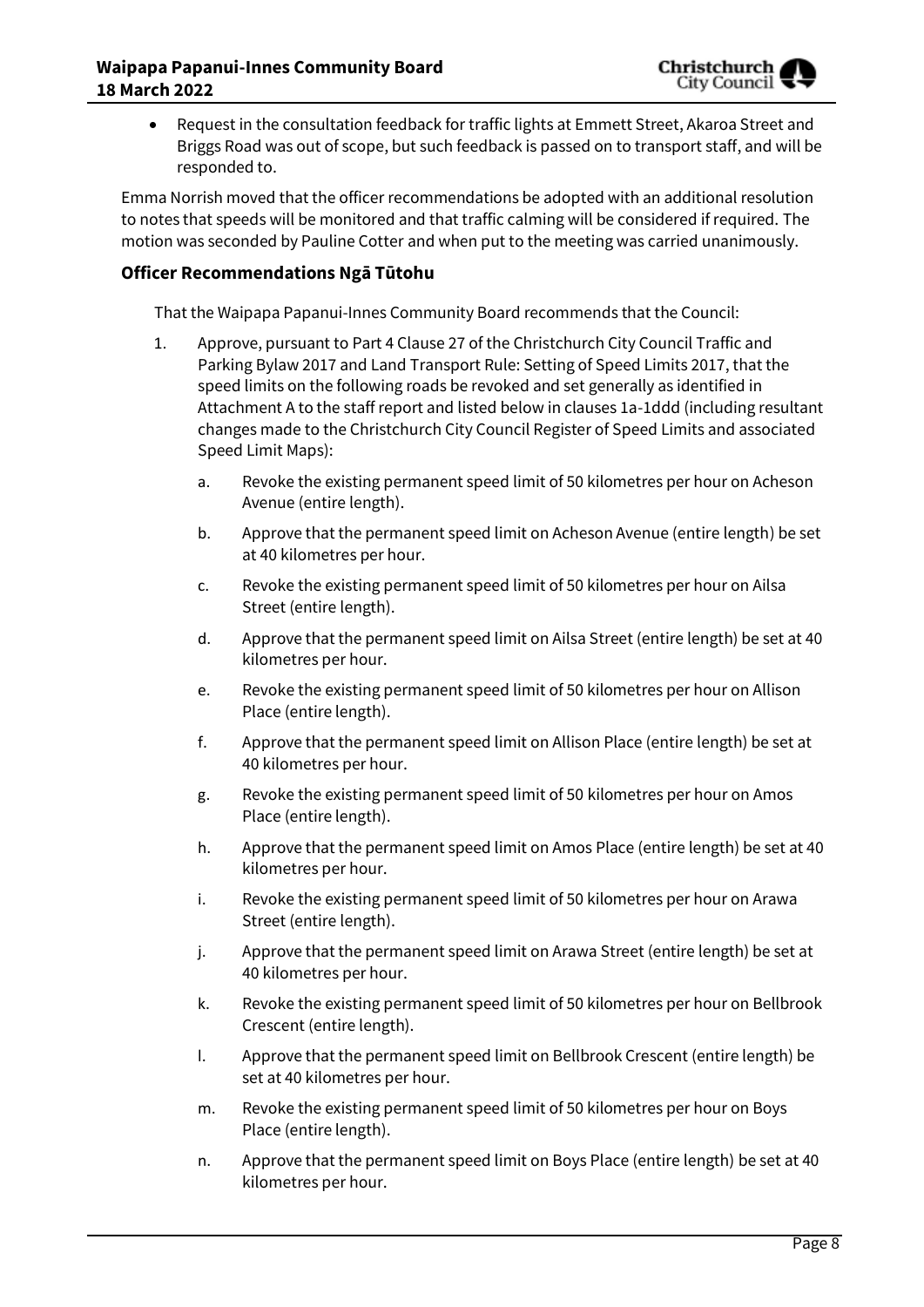

| 0.  | Revoke the existing permanent speed limit of 50 kilometres per hour on<br>Cherryburton Place (entire length).     |
|-----|-------------------------------------------------------------------------------------------------------------------|
| p.  | Approve that the permanent speed limit on Cherryburton Place (entire length) be<br>set at 40 kilometres per hour. |
| q.  | Revoke the existing permanent speed limit of 50 kilometres per hour on Dawe<br>Street (entire length).            |
| r.  | Approve that the permanent speed limit on Dawe Street (entire length) be set at<br>40 kilometres per hour.        |
| S.  | Revoke the existing permanent speed limit of 50 kilometres per hour on Emmett<br>Street (entire length).          |
| t.  | Approve that the permanent speed limit on Emmett Street (entire length) be set at<br>40 kilometres per hour.      |
| u.  | Revoke the existing permanent speed limit of 50 kilometres per hour on<br>Hammersley Avenue (entire length).      |
| v.  | Approve that the permanent speed limit on Hammersley Avenue (entire length) be<br>set at 40 kilometres per hour.  |
| w.  | Revoke the existing permanent speed limit of 50 kilometres per hour on Hercules<br>Street (entire length).        |
| х.  | Approve that the permanent speed limit on Hercules Street (entire length) be set<br>at 40 kilometres per hour.    |
| у.  | Revoke the existing permanent speed limit of 50 kilometres per hour on Hewlings<br>Street (entire length).        |
| z.  | Approve that the permanent speed limit on Hewlings Street (entire length) be set<br>at 40 kilometres per hour.    |
| aa. | Revoke the existing permanent speed limit of 50 kilometres per hour on Hope<br>Street (entire length).            |
| bb. | Approve that the permanent speed limit on Hope Street (entire length) be set at 40<br>kilometres per hour.        |
| CC. | Revoke the existing permanent speed limit of 50 kilometres per hour on Jebson<br>Street (entire length).          |
| dd. | Approve that the permanent speed limit on Jebson Street (entire length) be set at<br>40 kilometres per hour.      |
| ee. | Revoke the existing permanent speed limit of 50 kilometres per hour on Lusk<br>Place (entire length).             |
| ff. | Approve that the permanent speed limit on Lusk Place (entire length) be set at 40<br>kilometres per hour.         |
| gg. | Revoke the existing permanent speed limit of 50 kilometres per hour on Lynn<br>Place (entire length).             |
| hh. | Approve that the permanent speed limit on Lynn Place (entire length) be set at 40<br>kilometres per hour.         |
| ii. | Revoke the existing permanent speed limit of 50 kilometres per hour on McIntyre<br>Street (entire length).        |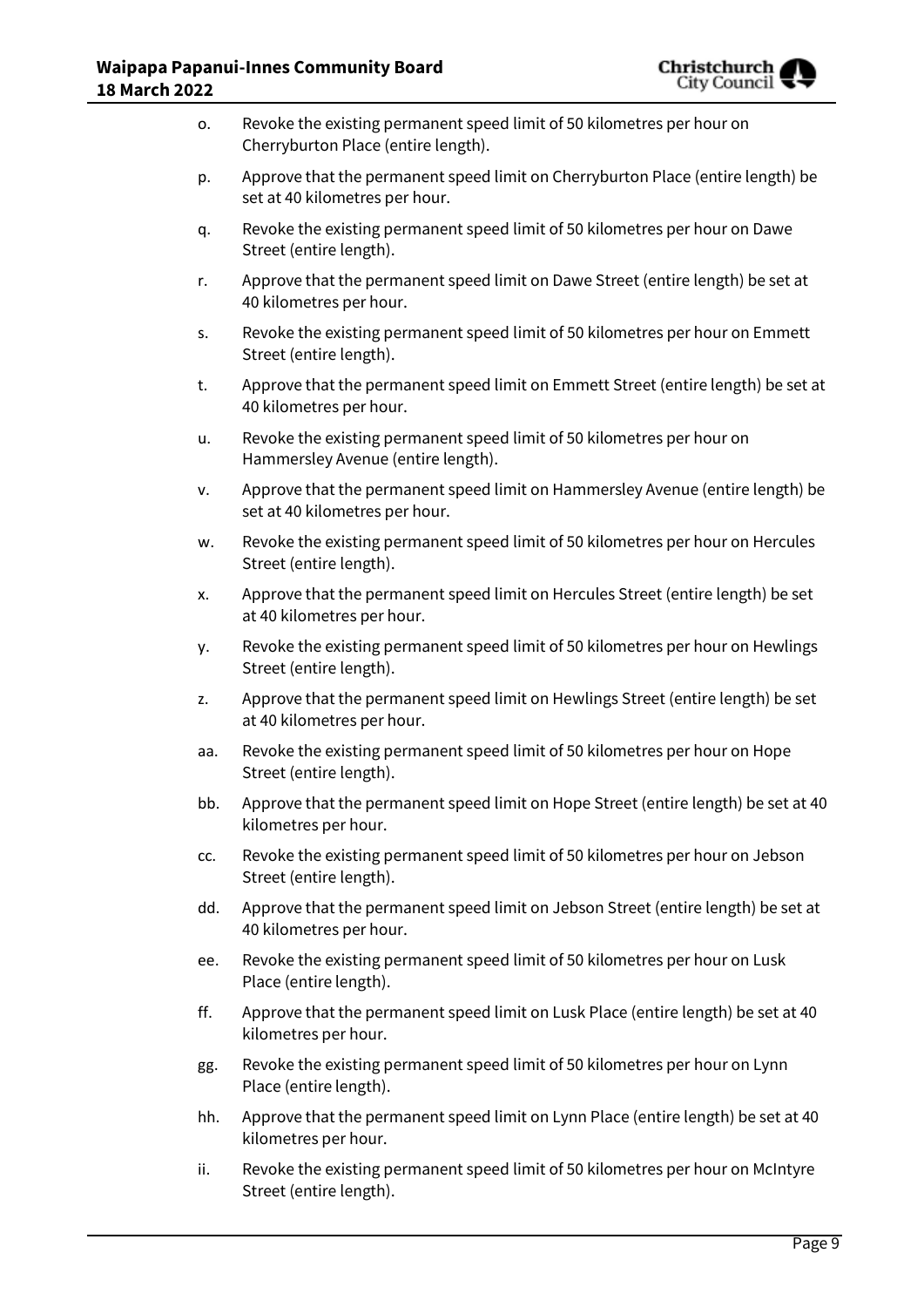

| jj.  | Approve that the permanent speed limit on McIntyre Street (entire length) be set<br>at 40 kilometres per hour. |
|------|----------------------------------------------------------------------------------------------------------------|
| kk.  | Revoke the existing permanent speed limit of 50 kilometres per hour on Olivine<br>Street (entire length).      |
| ΙΙ.  | Approve that the permanent speed limit on Olivine Street (entire length) be set at<br>40 kilometres per hour.  |
|      | mm. Revoke the existing permanent speed limit of 50 kilometres per hour on Orcades<br>Street (entire length).  |
| nn.  | Approve that the permanent speed limit on Orcades Street (entire length) be set at<br>40 kilometres per hour.  |
| 00.  | Revoke the existing permanent speed limit of 50 kilometres per hour on Orion<br>Street (entire length).        |
| pp.  | Approve that the permanent speed limit on Orion Street (entire length) be set at<br>40 kilometres per hour.    |
| qq.  | Revoke the existing permanent speed limit of 50 kilometres per hour on Orontes<br>Street (entire length).      |
| rr.  | Approve that the permanent speed limit on Orontes Street (entire length) be set at<br>40 kilometres per hour.  |
| SS.  | Revoke the existing permanent speed limit of 50 kilometres per hour on Praem<br>Place (entire length).         |
| tt.  | Approve that the permanent speed limit on Praem (entire length) be set at 40<br>kilometres per hour.           |
| uu.  | Revoke the existing permanent speed limit of 50 kilometres per hour on Quinns<br>Road (entire length).         |
| VV.  | Approve that the permanent speed limit on Quinns Road (entire length) be set at<br>40 kilometres per hour.     |
| ww.  | Revoke the existing permanent speed limit of 50 kilometres per hour on Riselaw<br>Street (entire length).      |
| XX.  | Approve that the permanent speed limit on Riselaw Street (entire length) be set at<br>40 kilometres per hour.  |
| yy.  | Revoke the existing permanent speed limit of 50 kilometres per hour on Sabina<br>Street (entire length).       |
| ZZ.  | Approve that the permanent speed limit on Sabina Street (entire length) be set at<br>40 kilometres per hour.   |
| aaa. | Revoke the existing permanent speed limit of 50 kilometres per hour on Skipton<br>Street (entire length).      |
| bbb. | Approve that the permanent speed limit on Skipton Street (entire length) be set at<br>40 kilometres per hour.  |
| CCC. | Revoke the existing permanent speed limit of 50 kilometres per hour on Voss<br>Street (entire length).         |
| ddd. | Approve that the permanent speed limit on Voss Street (entire length) be set at 40                             |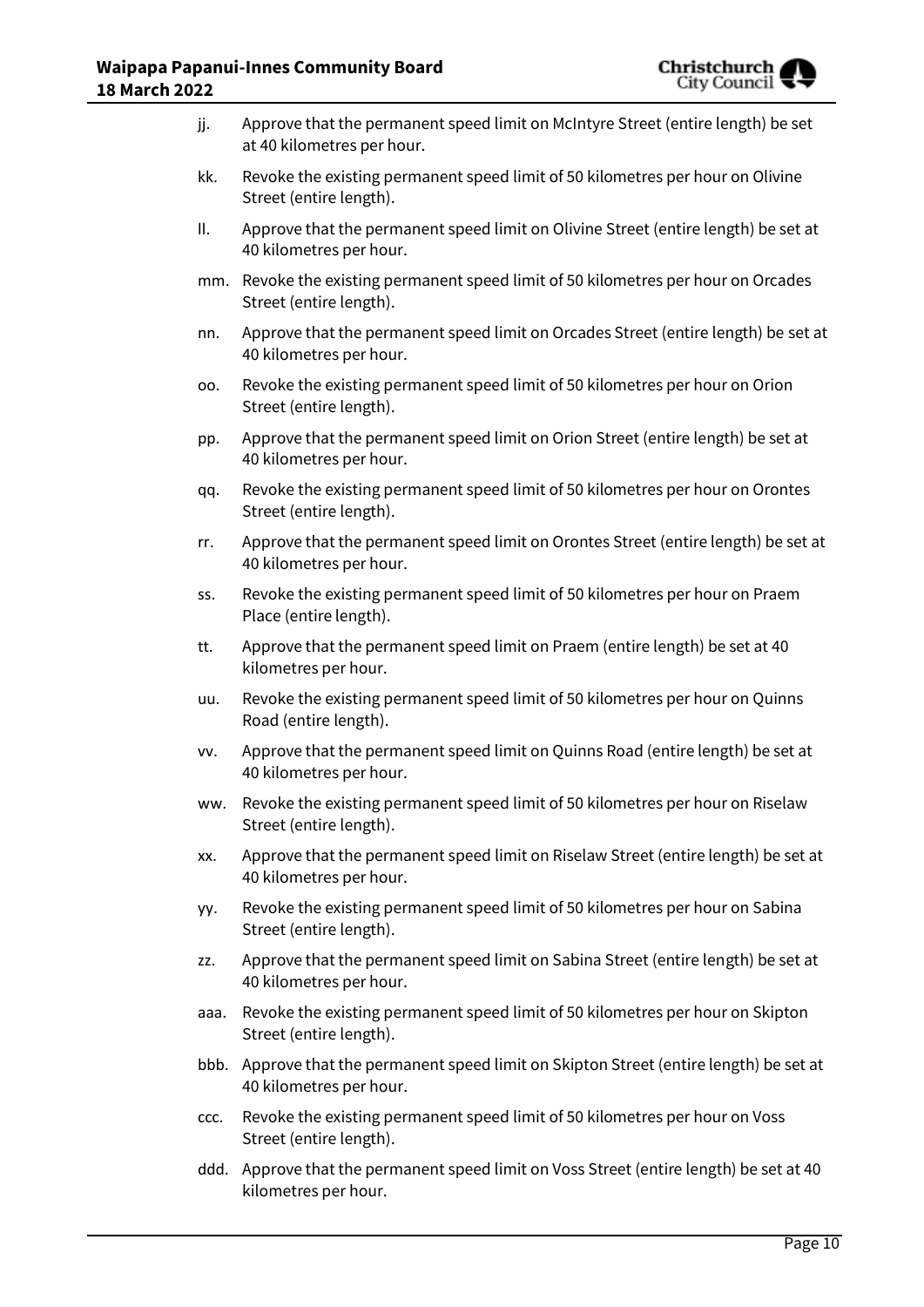

- Approve that these resolutions take effect when the signage that evidence the 2. restrictions described in the staff report are in place (or removed in the case of revocations).
- $\overline{3}$ . Authorise staff to make any typographical changes or to correct minor errors or omissions in the above descriptions of the roads to which the speed limits apply (being changes that do not affect the materiality of the resolutions).

#### **Community Board Decided PICB/2022/00016**

#### **Part A**

That the Waipapa Papanui-Innes Community Board recommends that the Council:

- 1. Approve, pursuant to Part 4 Clause 27 of the Christchurch City Council Traffic and Parking Bylaw 2017 and Land Transport Rule: Setting of Speed Limits 2017, that the speed limits on the following roads be revoked and set generally as identified in Attachment A to the staff report and listed below in clauses 1a-1ddd (including resultant changes made to the Christchurch City Council Register of Speed Limits and associated Speed Limit Maps):
	- a. Revoke the existing permanent speed limit of 50 kilometres per hour on Acheson Avenue (entire length).
	- b. Approve that the permanent speed limit on Acheson Avenue (entire length) be set at 40 kilometres per hour.
	- c. Revoke the existing permanent speed limit of 50 kilometres per hour on Ailsa Street (entire length).
	- d. Approve that the permanent speed limit on Ailsa Street (entire length) be set at 40 kilometres per hour.
	- e. Revoke the existing permanent speed limit of 50 kilometres per hour on Allison Place (entire length).
	- f. Approve that the permanent speed limit on Allison Place (entire length) be set at 40 kilometres per hour.
	- g. Revoke the existing permanent speed limit of 50 kilometres per hour on Amos Place (entire length).
	- h. Approve that the permanent speed limit on Amos Place (entire length) be set at 40 kilometres per hour.
	- i. Revoke the existing permanent speed limit of 50 kilometres per hour on Arawa Street (entire length).
	- j. Approve that the permanent speed limit on Arawa Street (entire length) be set at 40 kilometres per hour.
	- k. Revoke the existing permanent speed limit of 50 kilometres per hour on Bellbrook Crescent (entire length).
	- l. Approve that the permanent speed limit on Bellbrook Crescent (entire length) be set at 40 kilometres per hour.
	- m. Revoke the existing permanent speed limit of 50 kilometres per hour on Boys Place (entire length).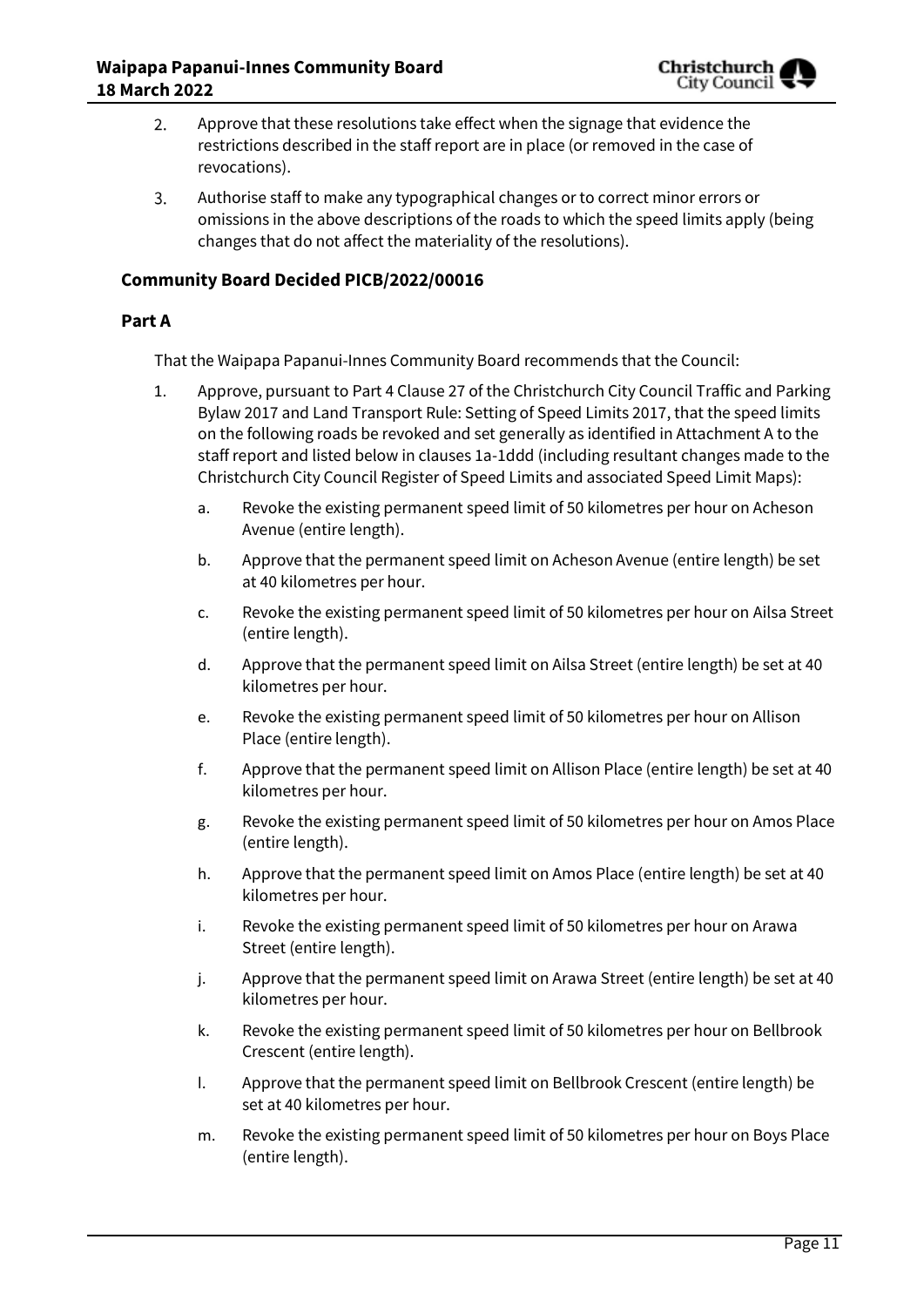

| n.  | Approve that the permanent speed limit on Boys Place (entire length) be set at 40<br>kilometres per hour.         |
|-----|-------------------------------------------------------------------------------------------------------------------|
| о.  | Revoke the existing permanent speed limit of 50 kilometres per hour on<br>Cherryburton Place (entire length).     |
| p.  | Approve that the permanent speed limit on Cherryburton Place (entire length) be<br>set at 40 kilometres per hour. |
| q.  | Revoke the existing permanent speed limit of 50 kilometres per hour on Dawe<br>Street (entire length).            |
| r.  | Approve that the permanent speed limit on Dawe Street (entire length) be set at 40<br>kilometres per hour.        |
| s.  | Revoke the existing permanent speed limit of 50 kilometres per hour on Emmett<br>Street (entire length).          |
| t.  | Approve that the permanent speed limit on Emmett Street (entire length) be set at<br>40 kilometres per hour.      |
| u.  | Revoke the existing permanent speed limit of 50 kilometres per hour on<br>Hammersley Avenue (entire length).      |
| ٧.  | Approve that the permanent speed limit on Hammersley Avenue (entire length) be<br>set at 40 kilometres per hour.  |
| w.  | Revoke the existing permanent speed limit of 50 kilometres per hour on Hercules<br>Street (entire length).        |
| Х.  | Approve that the permanent speed limit on Hercules Street (entire length) be set at<br>40 kilometres per hour.    |
| у.  | Revoke the existing permanent speed limit of 50 kilometres per hour on Hewlings<br>Street (entire length).        |
| z.  | Approve that the permanent speed limit on Hewlings Street (entire length) be set at<br>40 kilometres per hour.    |
| aa. | Revoke the existing permanent speed limit of 50 kilometres per hour on Hope<br>Street (entire length).            |
| bb. | Approve that the permanent speed limit on Hope Street (entire length) be set at 40<br>kilometres per hour.        |
| CC. | Revoke the existing permanent speed limit of 50 kilometres per hour on Jebson<br>Street (entire length).          |
| dd. | Approve that the permanent speed limit on Jebson Street (entire length) be set at<br>40 kilometres per hour.      |
| ee. | Revoke the existing permanent speed limit of 50 kilometres per hour on Lusk Place<br>(entire length).             |
| ff. | Approve that the permanent speed limit on Lusk Place (entire length) be set at 40<br>kilometres per hour.         |
| gg. | Revoke the existing permanent speed limit of 50 kilometres per hour on Lynn Place<br>(entire length).             |
| hh. | Approve that the permanent speed limit on Lynn Place (entire length) be set at 40<br>kilometres per hour.         |
|     |                                                                                                                   |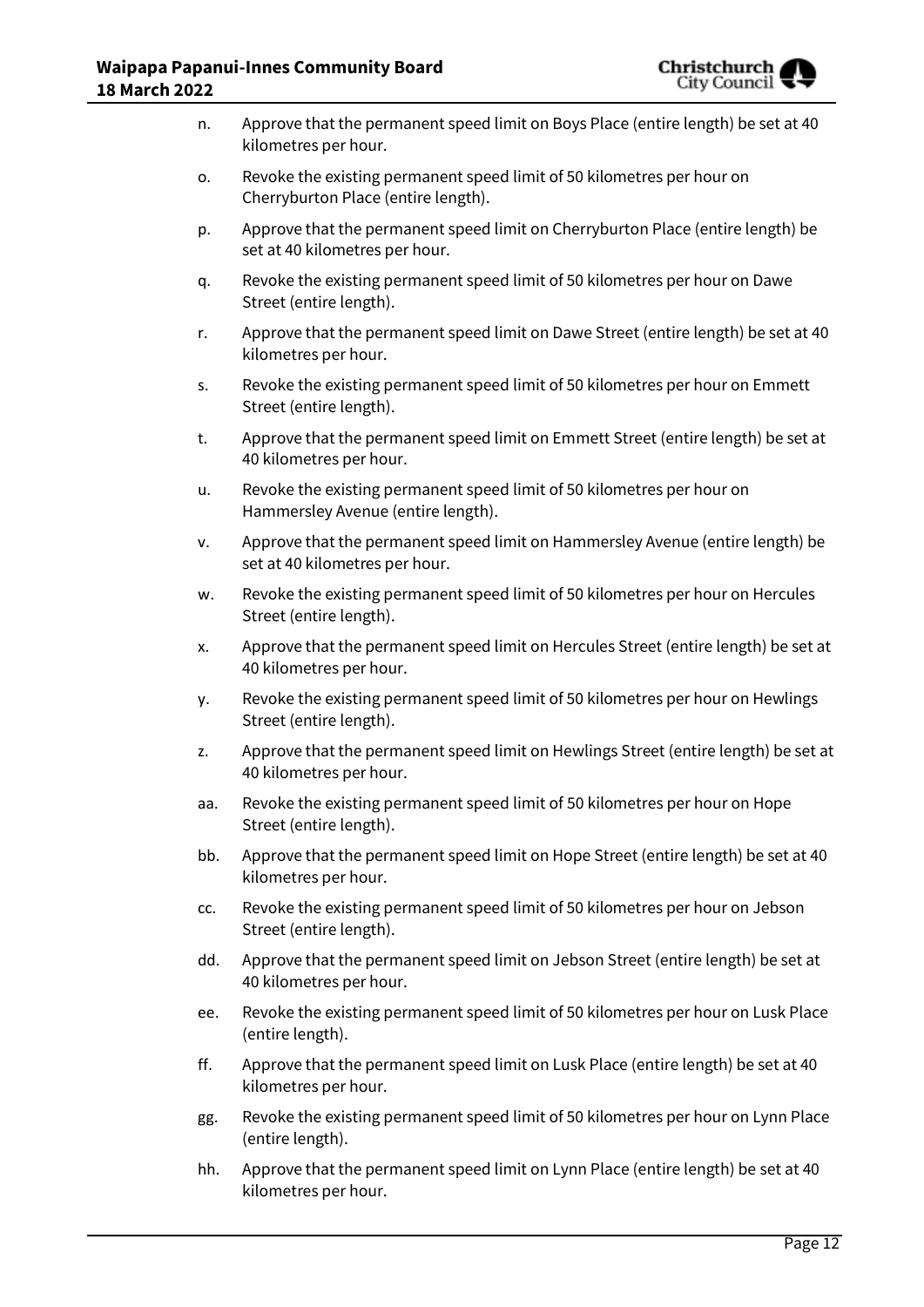

| ii.  | Revoke the existing permanent speed limit of 50 kilometres per hour on McIntyre<br>Street (entire length).     |
|------|----------------------------------------------------------------------------------------------------------------|
| jj.  | Approve that the permanent speed limit on McIntyre Street (entire length) be set at<br>40 kilometres per hour. |
| kk.  | Revoke the existing permanent speed limit of 50 kilometres per hour on Olivine<br>Street (entire length).      |
| ΙΙ.  | Approve that the permanent speed limit on Olivine Street (entire length) be set at<br>40 kilometres per hour.  |
|      | mm. Revoke the existing permanent speed limit of 50 kilometres per hour on Orcades<br>Street (entire length).  |
| nn.  | Approve that the permanent speed limit on Orcades Street (entire length) be set at<br>40 kilometres per hour.  |
| 00.  | Revoke the existing permanent speed limit of 50 kilometres per hour on Orion<br>Street (entire length).        |
| pp.  | Approve that the permanent speed limit on Orion Street (entire length) be set at 40<br>kilometres per hour.    |
| qq.  | Revoke the existing permanent speed limit of 50 kilometres per hour on Orontes<br>Street (entire length).      |
| rr.  | Approve that the permanent speed limit on Orontes Street (entire length) be set at<br>40 kilometres per hour.  |
| SS.  | Revoke the existing permanent speed limit of 50 kilometres per hour on Praem<br>Place (entire length).         |
| tt.  | Approve that the permanent speed limit on Praem (entire length) be set at 40<br>kilometres per hour.           |
| uu.  | Revoke the existing permanent speed limit of 50 kilometres per hour on Quinns<br>Road (entire length).         |
| VV.  | Approve that the permanent speed limit on Quinns Road (entire length) be set at 40<br>kilometres per hour.     |
| ww.  | Revoke the existing permanent speed limit of 50 kilometres per hour on Riselaw<br>Street (entire length).      |
| XX.  | Approve that the permanent speed limit on Riselaw Street (entire length) be set at<br>40 kilometres per hour.  |
| yy.  | Revoke the existing permanent speed limit of 50 kilometres per hour on Sabina<br>Street (entire length).       |
| ZZ.  | Approve that the permanent speed limit on Sabina Street (entire length) be set at<br>40 kilometres per hour.   |
| aaa. | Revoke the existing permanent speed limit of 50 kilometres per hour on Skipton<br>Street (entire length).      |
| bbb. | Approve that the permanent speed limit on Skipton Street (entire length) be set at<br>40 kilometres per hour.  |
| CCC. | Revoke the existing permanent speed limit of 50 kilometres per hour on Voss Street<br>(entire length).         |
|      |                                                                                                                |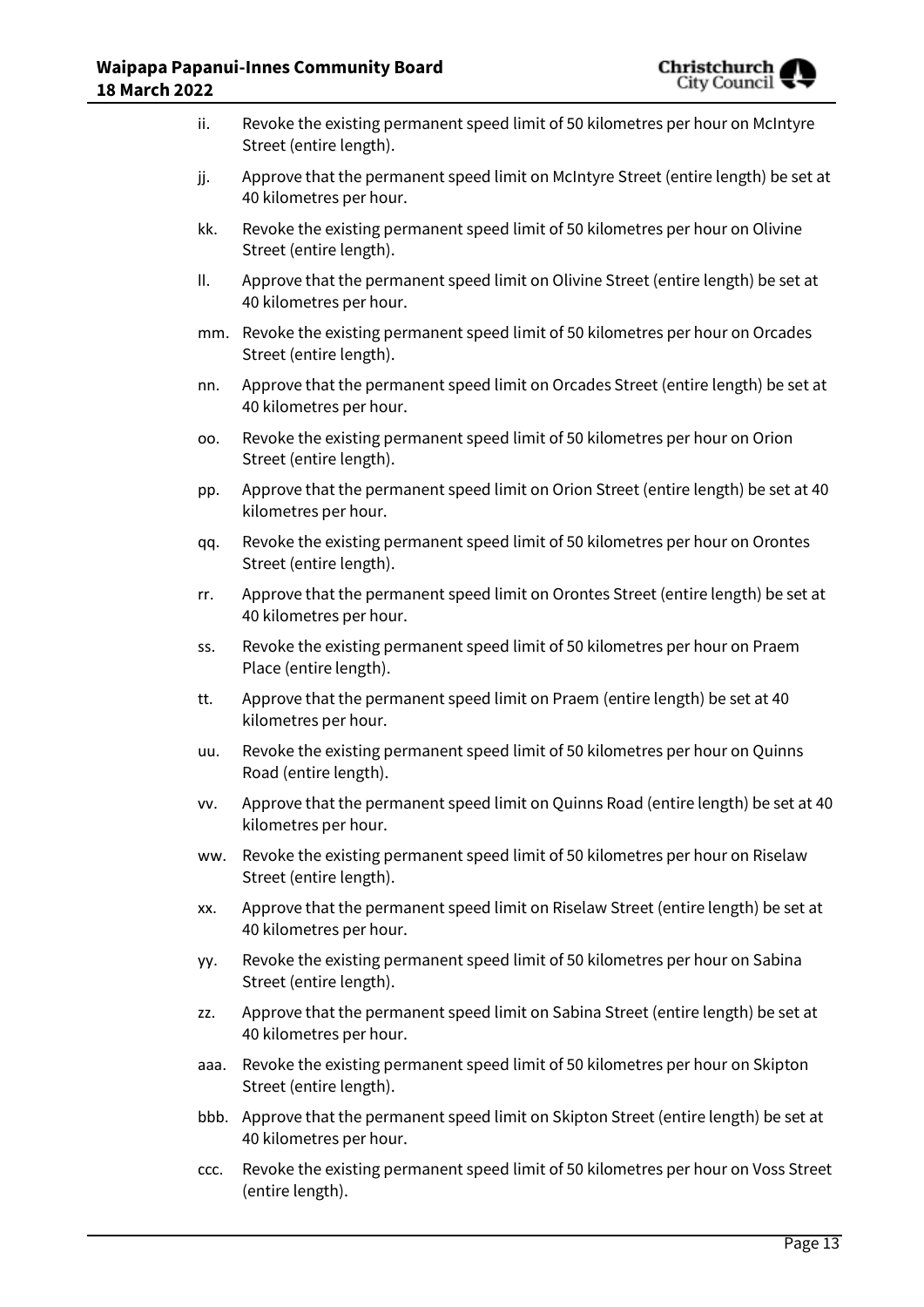

- ddd. Approve that the permanent speed limit on Voss Street (entire length) be set at 40 kilometres per hour.
- 2. Approve that these resolutions take effect when the signage that evidence the restrictions described in the staff report are in place (or removed in the case of revocations).
- 3. Authorise staff to make any typographical changes or to correct minor errors or omissions in the above descriptions of the roads to which the speed limits apply (being changes that do not affect the materiality of the resolutions).
- 4. Notes that speeds will be monitored and that traffic calming will be considered if required.

Emma Norrish/Pauline Cotter **Carried Attachments**

- A Submissions Summary Slow Speed Neighbourhood Shirley **[⇨](../../../RedirectToInvalidFileName.aspx?FileName=PICB_20220318_MAT_7645.PDF#PAGE=1)</u> </u>**
- B PowerPoint Presentation Slow Neighbourhood Speed Zones Shirley **[⇨](../../../RedirectToInvalidFileName.aspx?FileName=PICB_20220318_MAT_7645.PDF#PAGE=1)**

# **10. Confirmation of Richmond CRAF programme**

### **Board Consideration**

The Board took the report as read. The Project Manager was present to receive questions, and addressed the comments of Ms Dalziel in her public forum presentation as they related to the report, clarifying that consultation has to date not been undertaken on specific projects, but there was consultation to seek suggestions to present to the Board in regard to the programme of projects for investigation and delivery. Further consultation will be undertaken for individual projects.

The Project Manager undertook to contact Ms Dalziel to provide further information on her concerns, noting that Julius Terrace is not included in the list of projects for approval for such reasons as Ms Dalziel indicated. She also noted a speed hump included on Chancellor Street at the Warden Street intersection.

The Board's discussion returned to Shirley Road as initiated in the preceding item on the slow speed neighbourhood zone for Shirley, and received advice that further investigation/ reprogramming could be brought back to the Board around including traffic calming for Shirley Road in the programme if the Board preferred laying the report on the table to allow for this, rather than adopting the officer recommendations at this meeting. Staff noted, however, the limited pool of money for the programme, and limited feedback to date on Shirley Road to prompt this.

The Board considered approving the programme without delay, versus laying the report on the table to explore including Shirley Road in the programme. The latter course of action was not supported, although it was decided to request information on traffic safety and liveability for the section between Hills Road and North Parade for future consideration as the majority of Board members did not wish to cause a delay in achieving the benefits of the programme as presented.

The Board had questions for staff about the cycleway and varying speeds along it, which staff indicated they would follow up with more information to be provided to the Board.

Pauline Cotter moved and Simon Britten seconded that the officer recommendations be adopted, and agreed to add to the officer recommendations a resolution to request information on traffic safety and liveability on Shirley Road between Hills Road and North Parade.

The Board debated the matter, and when the motion was put to the meeting it was carried. Ali Jones recorded her vote against.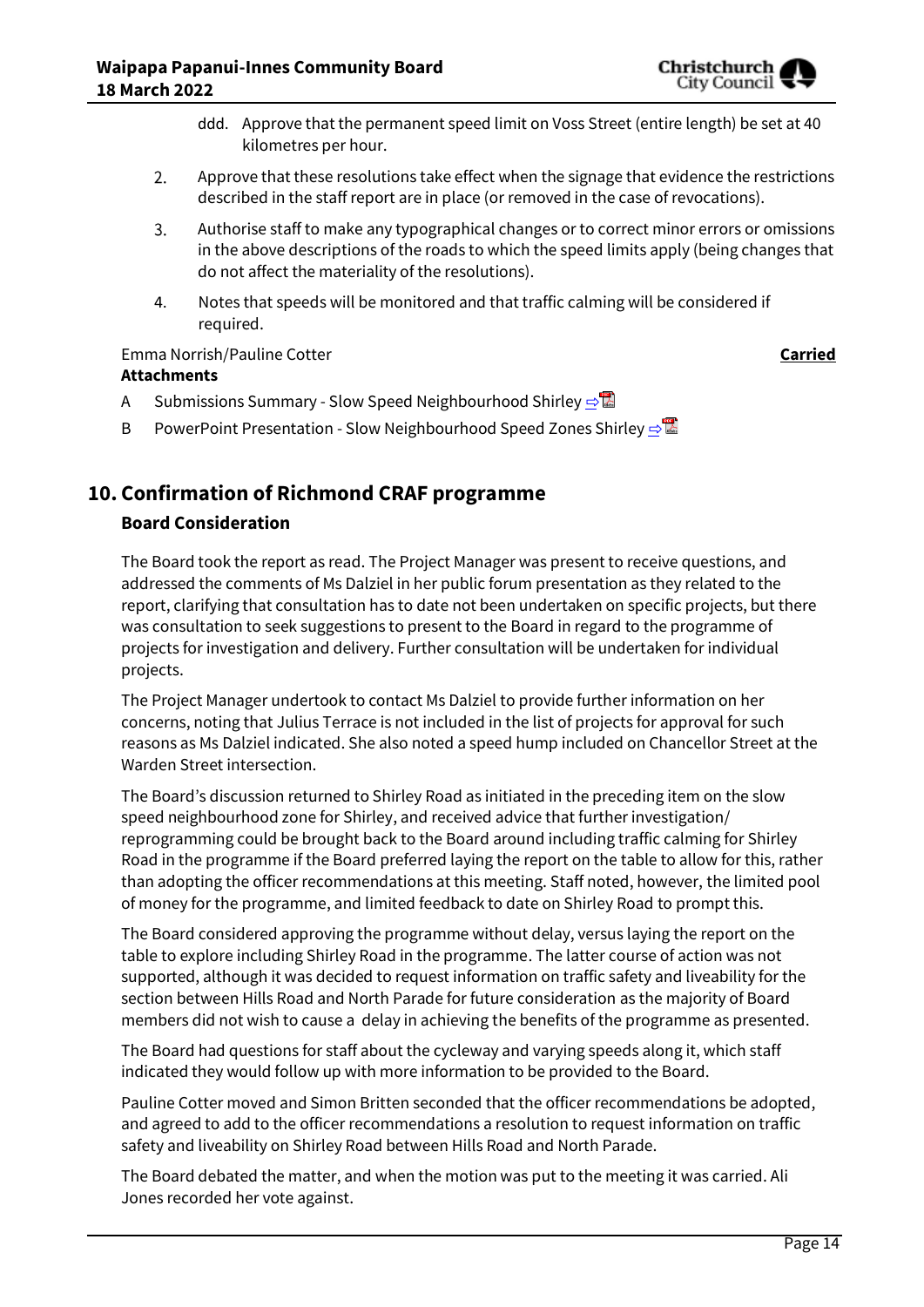

#### **Officer Recommendations Ngā Tūtohu**

That the Waipapa Papanui-Innes Community Board:

- $1.$ Approves the following Christchurch Regeneration Acceleration Facility (CRAF) projects for the Richmond CRAF programme, for investigation and delivery by staff:
	- a. An intersection upgrade at Averill Street and Petrie Street.
	- b. An intersection upgrade at Averill Street and Stapletons Road.
	- c. An intersection upgrade at Chancellor Street and Guild Street.
	- d. An intersection upgrade at Guild Street and Hills Road.
	- e. An intersection upgrade at Guild Street and Slater Street.
	- f. New kerb and channel on Slater Street from Guild Street to 75/80 Slater Street (currently no delineation between road and footpath).
	- g. A new speed hump on Slater Street at the Warden Street intersection.
	- h. A new speed hump on Chancellor Street at the Warden Street intersection.
	- i. A new speed hump on Dudley Street at the Slater Street intersection.
	- j. A neighbourhood greenway cycleway through North Parade, Averill Street, Stapletons Road and Nicholls Street.
	- k. An area-wide speed restriction between North Avon Road, Hills Road, Shirley Road and North Parade.
	- l. The rebuild of Slater Street from Warden Street to Shirley Road.
- Note: Detailed plans for the above projects have not yet been completed. A decision report with plans will be brought back to the Board for approval, before detailed design and construction.

#### **Community Board Resolved PICB/2022/00017**

#### **Part C**

That the Waipapa Papanui-Innes Community Board:

- 1. Approves the following Christchurch Regeneration Acceleration Facility (CRAF) projects for the Richmond CRAF programme, for investigation and delivery by staff:
	- a. An intersection upgrade at Averill Street and Petrie Street.
	- b. An intersection upgrade at Averill Street and Stapletons Road.
	- c. An intersection upgrade at Chancellor Street and Guild Street.
	- d. An intersection upgrade at Guild Street and Hills Road.
	- e. An intersection upgrade at Guild Street and Slater Street.
	- f. New kerb and channel on Slater Street from Guild Street to 75/80 Slater Street (currently no delineation between road and footpath).
	- g. A new speed hump on Slater Street at the Warden Street intersection.
	- h. A new speed hump on Chancellor Street at the Warden Street intersection.
	- i. A new speed hump on Dudley Street at the Slater Street intersection.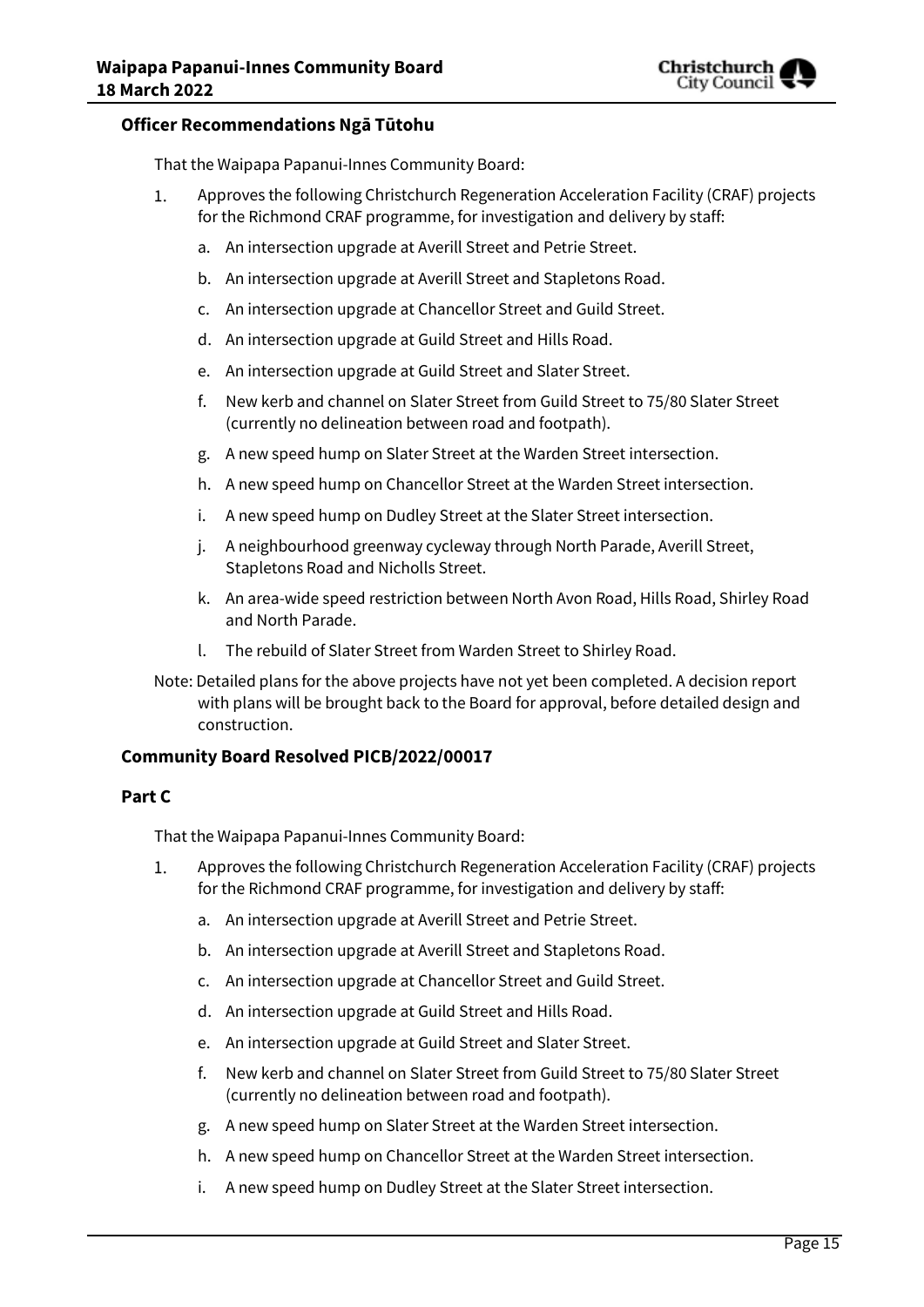

- j. A neighbourhood greenway cycleway through North Parade, Averill Street, Stapletons Road and Nicholls Street.
- k. An area-wide speed restriction between North Avon Road, Hills Road, Shirley Road and North Parade.
- l. The rebuild of Slater Street from Warden Street to Shirley Road.
- 2. Notes that detailed plans for the above projects have not yet been completed. A decision report with plans will be brought back to the Board for approval, before detailed design and construction.
- 3. Requests information on traffic safety and liveability on Shirley Road between Hills Road and North Parade.

Pauline Cotter/Simon Britten **Carried** 

Ali Jones requested that her vote against the resolutions be recorded.

# **11. Richmond Road Renewals - Dudley Street, Nicholls Street and Stapletons Road Board Report**

*Secretarial Note: Staff recommendations 1-5 relating to Dudley Street – Slater Street to Stapletons Road were accepted by the Board without change at its meeting of 18 February 2022, where the Board also resolved to: Lay the report on the table in respect of Nicholls Street – North Avon Road to Dudley Street, and Stapletons Road – Shirley Road to Warden Street (staff recommendations 6-15), pending a site visit with urgency with staff (arborists and designers) to be undertaken for those streets.*

*The site visit was undertaken on 22 February 2022 with all Board members present, resulting in a request to staff for further information (a Memorandum) to be appended to the report when it came back to this meeting (as it was as Attachment D to the report) to inform the Board's decision on the remaining staff recommendations considered this date.*

#### **Board Consideration**

The Project Manager was in attendance with other staff involved in the project to assist the Board.

Emma Norrish moved that the officer recommendations be adopted. The motion was seconded by Pauline Cotter.

The Board encouraged good communication around the works, particularly in regard to understanding the decisions around those trees proposed for removal; thanking staff for engaging with the Board in the site visit to view the trees, and for reassessing the trees to confirm those in a condition to be retained.

When the motion to adopt the officer recommendations was put to the meeting it was carried unanimously.

#### **Community Board Resolved PICB/2022/00018 (Original Officer recommendations accepted without change)**

#### **Part C**

#### **Nicholls Street – North Avon Road to Dudley Street**

That the Waipapa Papanui-Innes Community Board: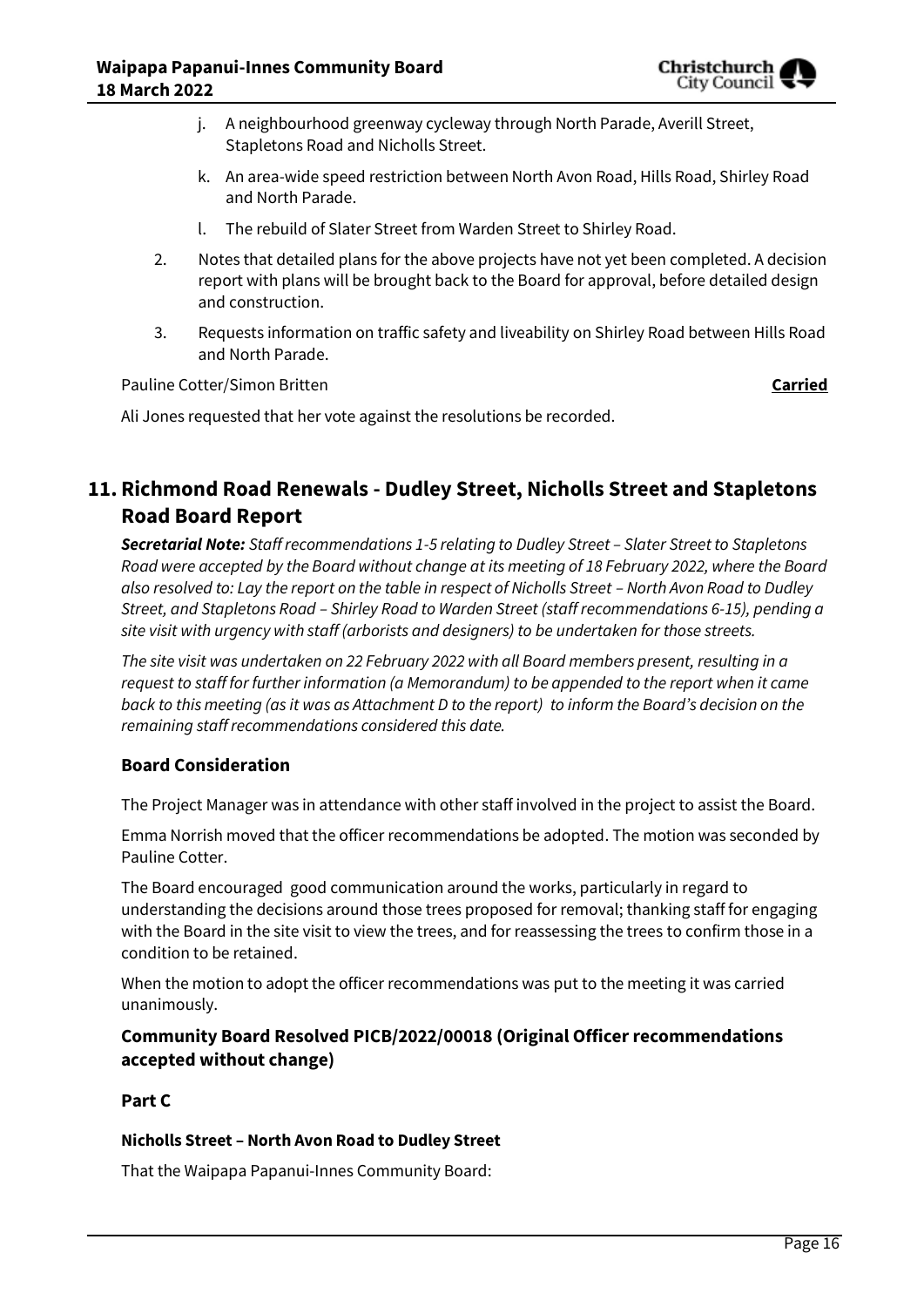- 1. Approves the scheme design for the section of Nicholls Street between North Avon Road and Dudley Street Road as shown on Attachment B including all road markings, signage, kerb alignment and road surface treatments.
- 2. Approves that under clause 7 of the Christchurch City Council Traffic and Parking Bylaw 2017, that the stopping of vehicles be prohibited at any time on the parts of Nicholls Street as indicated in the drawing TP357601 Issue 1, 07/12/2021, and attached to this report as Attachment B.
- 3. Approves that under Clause 6 of the Christchurch City Council Traffic and Parking Bylaw 2017, that a Give Way control be placed against Nicholls Street at its intersection with North Avon Road, as indicated in the drawing TP357601 Issue 1, 07/12/2021, and attached to this report as Attachment B.
- 4. Revokes any previous resolutions pertaining to traffic controls made pursuant to any bylaw to the extent that they are in conflict with the traffic controls described in this report.
- 5. Approves that these resolutions take effect when there is evidence that the restrictions described in the staff report are in place.

#### **Stapletons Road – Shirley Road to Warden Street**

That the Waipapa Papanui-Innes Community Board:

- 6. Approves the scheme design for the section of Stapletons Road between Shirley Road and the Warden Street as shown on Attachment C including all road markings, signage, kerb alignment and road surface treatments.
- 7. Approves that under Clause 7 of the Christchurch City Council Traffic and Parking Bylaw 2017, that the stopping of vehicles be prohibited at any time on the parts of Stapletons Road, as indicated in the drawing TP357501 Issue 1, 07/12/2021, and attached to this report as Attachment C.
- 8. Approves that under Clause 6 of the Christchurch City Council Traffic and Parking Bylaw 2017, that a Give Way control be placed against Stapleton Road at its intersection with Shirley Road, as indicated in the drawing TP357501 Issue 1, 07/12/2021, and attached to this report as Attachment C.
- 9. Revokes any previous resolutions pertaining to traffic controls made pursuant to any bylaw to the extent that they are in conflict with the traffic controls described in this report.
- 10. Approves that these resolutions take effect when there is evidence that the restrictions described in the staff report are in place.

Emma Norrish/Pauline Cotter **Carried**

# **12. Grampian-Jocelyn Proposed No Stopping Restrictions**

#### **Board Consideration**

The Board took the report as read. The Traffic Engineer was present to receive questions, though there were none.

Ali Jones moved that the officer recommendations be adopted. The motion was seconded by Simon Britten and when put to the meeting was carried unanimously.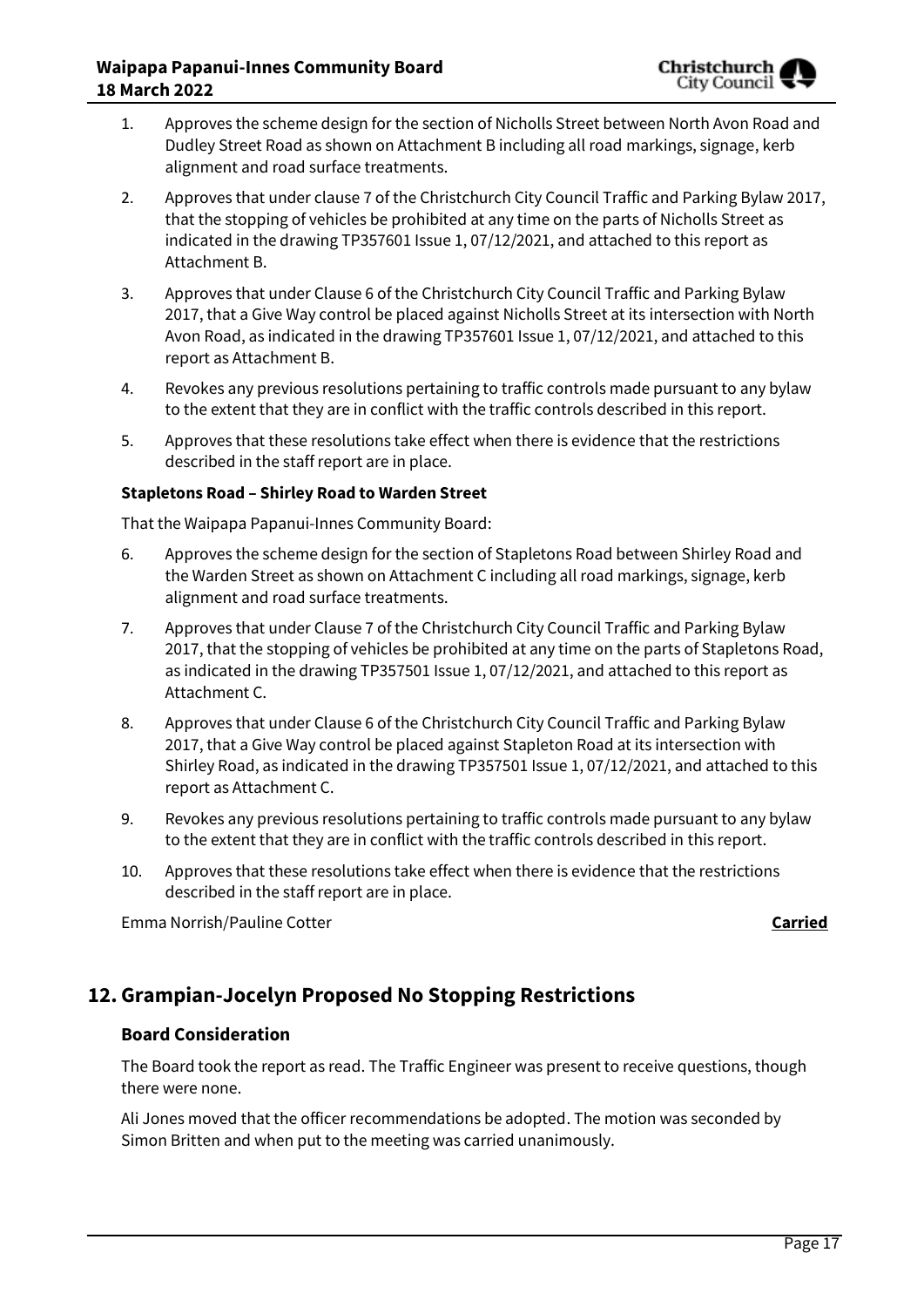

### **Community Board Resolved PICB/2022/00019 (Original Officer recommendations accepted without change)**

#### **Part C**

That the Waipapa Papanui-Innes Community Board:

- 1. Approves, pursuant to Clause 7 of the Christchurch City Council Traffic and Parking Bylaw 2017, that the stopping of vehicles be prohibited at any time on the parts of the Grampian-Jocelyn Street slip-lane, as indicated in the drawing TG140727 Issue 1, dated 28/02/2022 and attached to the report as **Attachment A**.
- 2. Revokes any previous resolutions pertaining to traffic controls made pursuant to any bylaw to the extent that they are in conflict with the traffic controls described in resolution 1 above.
- 3. Approves that these resolutions take effect when there is evidence that the road marking restrictions described in the staff report are in place (or removed in the case of revocations).

Ali Jones/Simon Britten **Carried**

# **13. Waipapa Papanui-Innes Community Board Area Report - March 2022 Board Consideration**

The Board took as read its Area Report and considered that:

- The Dudley Street Starling Issues be followed up through the Office of Chief Executive.
- The Surface Flooding on Edgeware Road briefing be preceded by any interim information for the Board's review of the issue.
- A Board member asked that the documentation relating to the outcome for the road arising from the installation of the Dudley Pumping Station, be included in the briefing information on Surface Flooding on Edgeware Road, recalling it included indication of the situation for the road.
- A report will come through about Shirley Community Trust's interest in being gifted the MacFarlane Park Centre for the Board to make a recommendation to the Council.
- Community mental health issues noted with the Board by Belfast Community Network may be raised with the local MP, Matt Doocey, further to the Chairperson circulating to the Board any relevant points already raised with Matt Doocey, as a possible basis for communicating with him again. Staff noted work with MHERC about considering opportunities for workshops supporting groups and volunteers around mental health and resilience, and an internal grant made to Belfast Community Network to assist.
- Relevance of including consideration of afterschool care in discussing resilience matters.
- That the Westminster Street location where the demolition works are taking place become a community space, but the Board as yet do not have an indication from the community what it would like to see included there.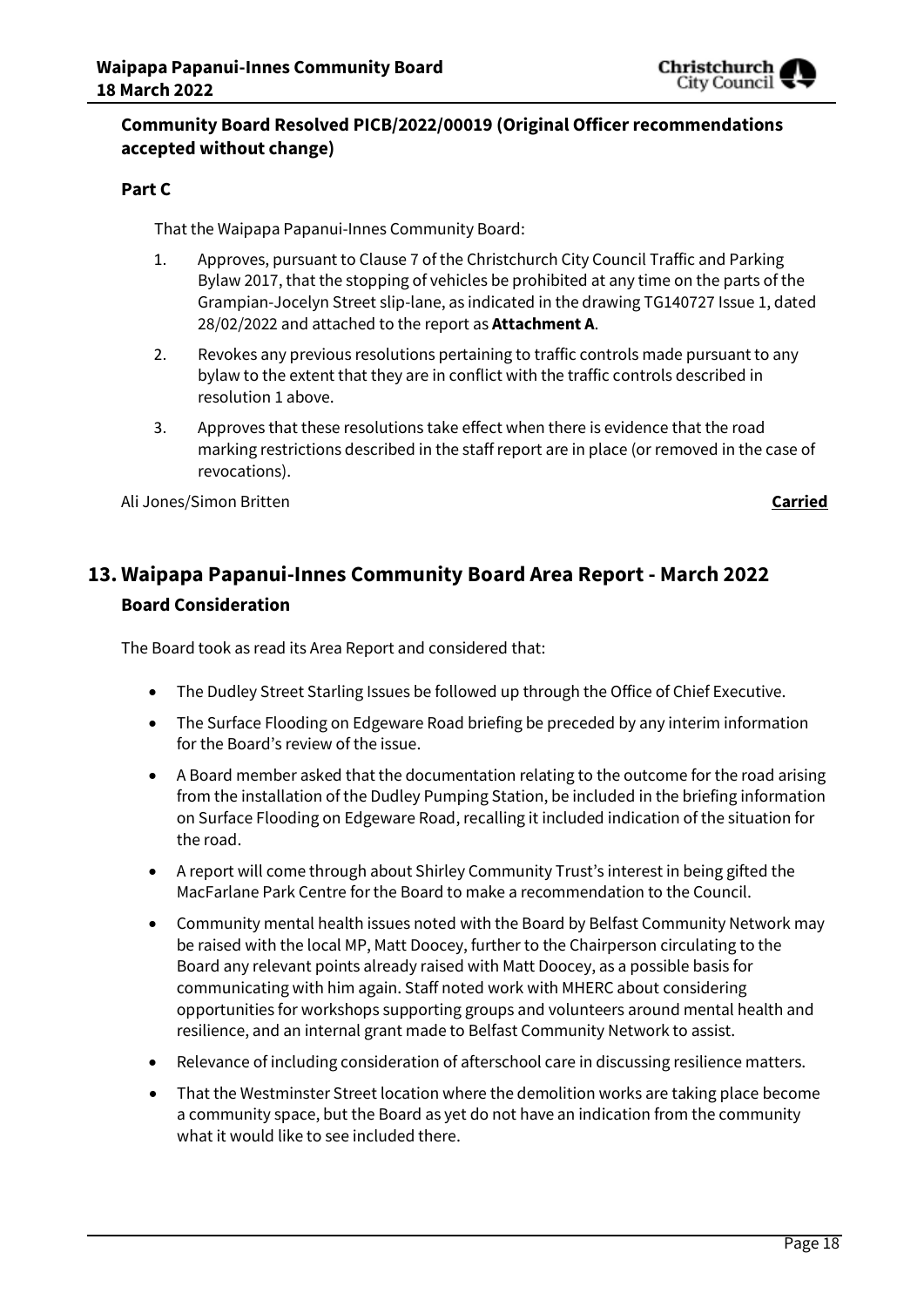

Ali Jones moved that the Area Report be received and that the requests discussed as detailed below be resolved. The motion was seconded by Pauline Cotter and when put to the meeting was carried unanimously.

#### **Officer Recommendations Ngā Tūtohu**

That the Waipapa Papanui-Innes Community Board:

 $\mathbf{1}$ . Receive the Waipapa Papanui-Innes Community Board Area Report for March 2022.

#### **Community Board Resolved PICB/2022/00020**

#### **Part B**

That the Waipapa Papanui-Innes Community Board:

1. Receive the Waipapa Papanui-Innes Community Board Area Report for March 2022.

Ali Jones/Pauline Cotter **Carried**

### **13.1 Roadworks - Jacobs and Gosset Streets Board Consideration cont.**

A Board member considered that it would be helpful to have an update on the chip sealing, acknowledging advice that the roadworks had been affected by the COVID-19 pandemic, but wanting to be sure the residents are being informed, because there are still "no parking" cones on the streets. The Board member wanted to ensure changes in work plans and schedules are communicated to residents.

#### **Community Board Resolved PICB/2022/00021**

That the Waipapa Papanui-Innes Community Board:

2. Request staff review that communications are being delivered to residents around roadworks on Jacobs and Gosset Streets.

Ali Jones/Pauline Cotter **Carried**

### **13.2 Langdons Road Corridor Board Consideration cont.**

A Board member noted their understanding that there was a standing item around Langdons Road as part of trying to highlight ongoing key issues in the Board area, and queried where matters are up to with the whole corridor. The Board member noted the time being taken to find a solution for the traffic being created in the corridor. Staff indicated an update will be sought, and the item added to the next Area Report.

#### **Community Board Resolved PICB/2022/00022**

That the Waipapa Papanui-Innes Community Board:

3. Request staff review delivery of regular information to the Board on the Langdons Roads corridor.

Ali Jones/Pauline Cotter **Carried**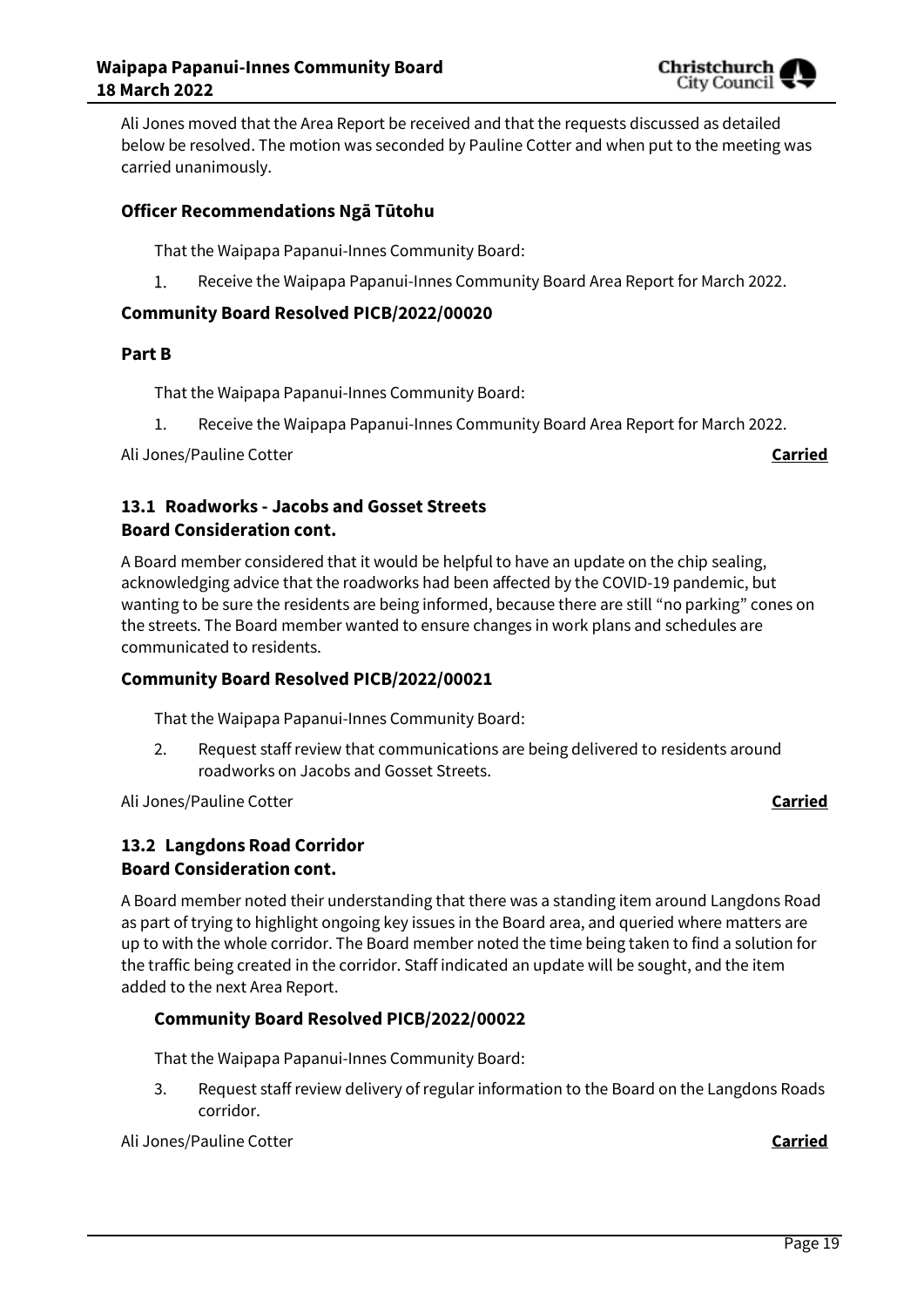

#### **13.3 Courtenay Street Briefing Board Consideration cont.**

A Board member noted continual issues raised in the community about Courtenay Street and suggesting it also be a regular update. The Chairperson requested that staff provide an information update in a briefing.

#### **Community Board Resolved PICB/2022/00023**

That the Waipapa Papanui-Innes Community Board:

4. Request information on progress with Courtney Street briefing.

Ali Jones/Pauline Cotter **Carried**

### **13.4 Shirley Community Trust Birdsong Trail Project Board Consideration cont.**

The Chairperson sought to add a resolution about staff making contact with Shirley Community Trust about their Birdsong Trail project, noting that the Board supports it.

### **Community Board Resolved PICB/2022/00024**

That the Waipapa Papanui-Innes Community Board:

5. Request staff make contact with the Shirley Community Trust regarding their Birdsong Trail project. The Board notes its support for this project.

Ali Jones/Pauline Cotter **Carried**

#### **13.5 Toilet Facilities for 10 Shirley Road**

#### **Board Consideration cont.**

A Board member sought follow up on the cost of toilets for 10 Shirley Road, and another member sought follow up on investigating portacom toilet facilities for the site.

#### **Community Board Resolved PICB/2022/00025**

That the Waipapa Papanui-Innes Community Board:

6. Request staff investigate portacom toilet facilities that could potentially be sited at 10 Shirley Road.

Ali Jones/Pauline Cotter **Carried**

### **13.6 Signage for 10 Shirley Road Board Consideration cont.**

A Board member sought to add to the resolutions a request that staff work with the Shirley Road Central group to progress their idea for signage (referenced in their public forum presentation, Item 4.2, at the start of the meeting).

#### **Community Board Resolved PICB/2022/00026**

That the Waipapa Papanui-Innes Community Board:

7. Request staff work with Shirley Road Central to progress their idea for signage.

Ali Jones/Pauline Cotter **Carried**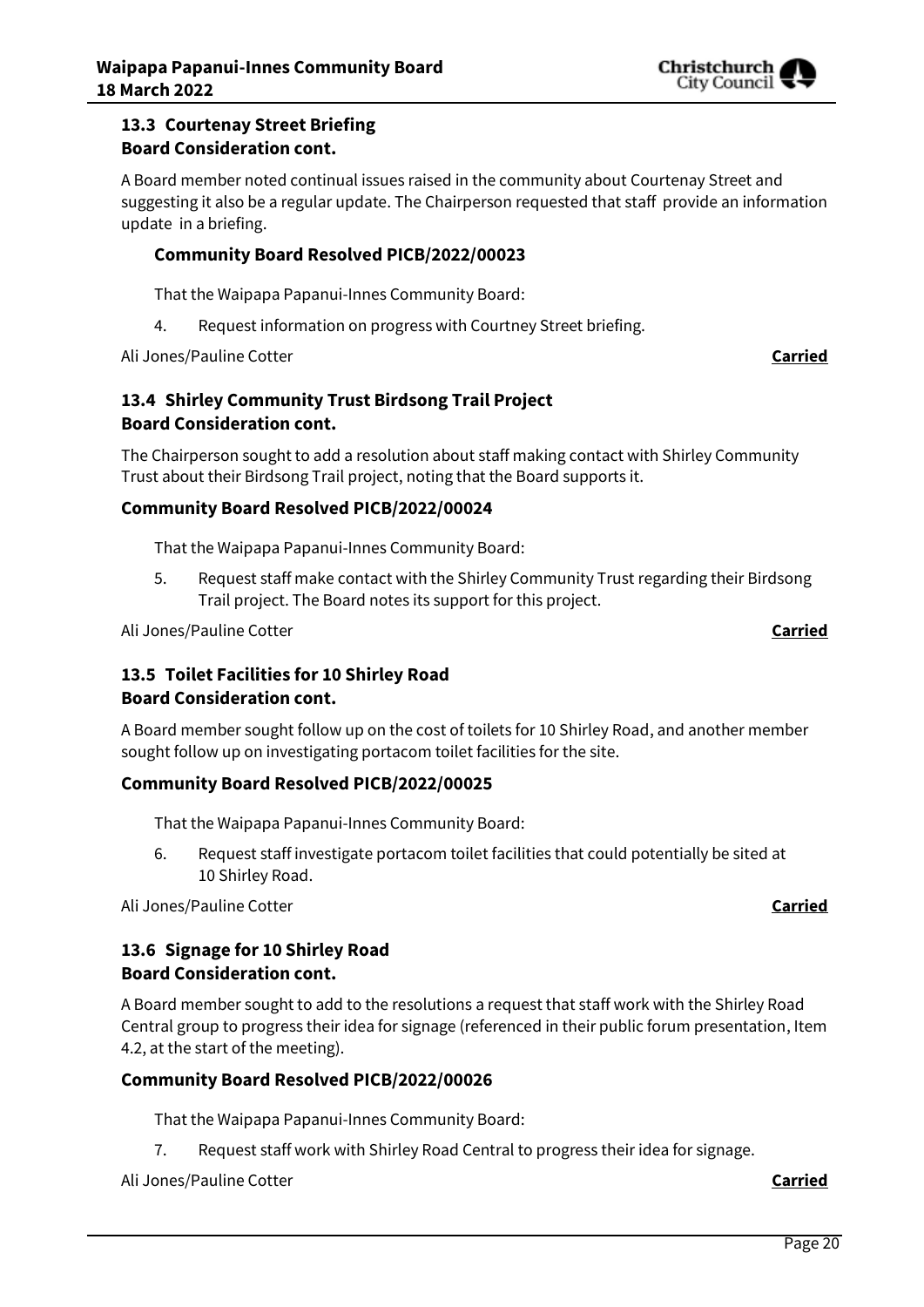

# **14. Elected Members' Information Exchange Te Whakawhiti Whakaaro o Te Kāhui Amorangi**

#### **Part B**

Board members exchanged information on the following matters of interest:

#### **14.1 Factory Road Traffic Issues**

A Board member discussed issues with trucks going through Factory Road and Tyrone Street, noting residents suffering through these large traffic movements, causing stress, and questioning if there is anything that can be done to progress the issue. The Board member requested that contact be made with the resident about an opportunity to raise the matter through a presentation to the Board.

#### **14.2 Northwood Residents Request for Radcliffe Road Cycleway**

A Board member noted a resident had sent correspondence to her needing a response about interest in a cycleway link, suggesting it could be an item for the future.

#### **14.3 Environment Canterbury Annual Plan**

A Board member noted the opportunity to feed into the Council's submission on Environment Canterbury's Annual Plan.

#### **14.4 Ōtautahi Community Housing Trust (OCHT)**

A Board member queried whether the Board had received an expected invitation to the opening of the OCHT housing complex on Coles Place, which other members were not aware of to date.

#### **14.5 Springfield Road**

A Board member noted that concern for the safety of pedestrians on Springfield Road (Abberley Crescent to St Albans Street) had been highlighted for her, with no crossing on that road, suggesting that it would be good to look at this issue.

#### **14.6 Cycling Education Programme**

A Board member noted discussions residents had been having with her about etiquette for bike and e-bike riding and parking, expressing interest in the Council doing education around those etiquettes.

#### **14.7 Cranford Street Cycleway signage**

A Board member queried whether there should be signage on the Cranford Street cycleway at the entrances to Placemakers and Waitomo for cyclists as well as vehicles. The Chairperson noted a briefing already arranged to come to the Board on related matters.

#### **14.8 Snap, Send, Solve Unresolved Ticket relating to Water Pumping Station Garden Maintenance**

A Board member expressed disappointment in snap, send, solve tickets being unresolved for overgrowing vines going onto a residents property from a Water Pumping Station. The Chairperson requested that staff to follow up on this.